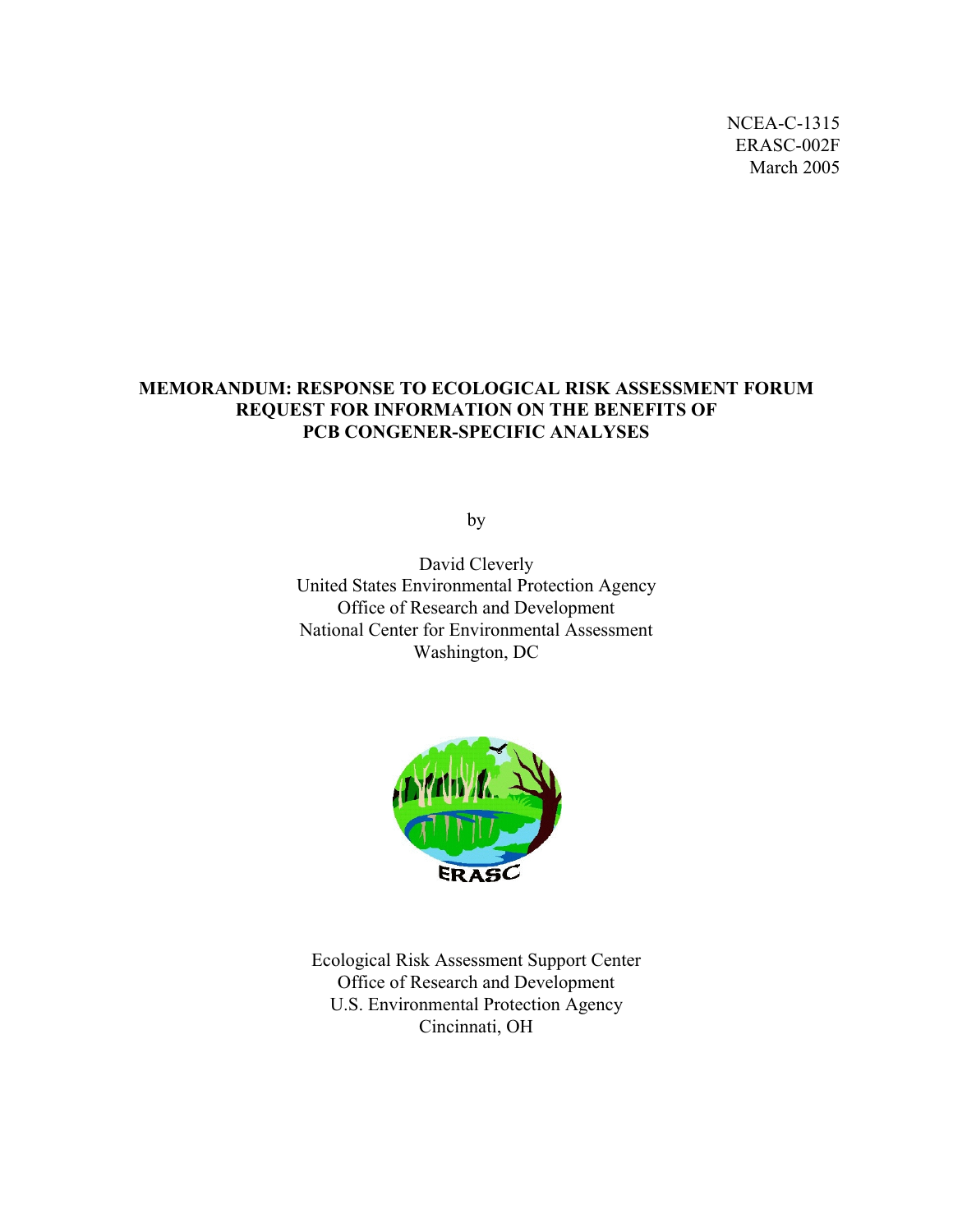#### **ACKNOWLEDGMENTS**

This document was prepared by David Cleverly of EPA's National Center for Environmental Assessment (NCEA), Office of Research and Development (ORD) in response to a request received by ORD's Ecological Risk Assessment Support Center (ERASC) from the Ecological Risk Assessment Forum (ERAF). Scientific contributions were made by Kathleen Walker, former Post Doc with NCEA, and Arthur Chiu, NCEA. Internal (within EPA) peer review of the document was conducted by Lawrence Burkhard of ORD's National Health and Environmental Effects Research Laboratory, Chris Cubbison, NCEA, and Andy Beliveau, EPA Region 1. External peer review was conducted by Mace Barron, P.E.A.K. Research/ASE, Colorado, and Sean Kennedy, EcoToxicology Consulting, Ontario, Canada. Steve Wharton, EPA Region 8, Tala Henry, Office of Water/Office of Science and Technology, and Debdas Mukerjee, NCEA, also provided helpful comments. Programmatic review of the document was conducted by the Trichairs of EPA's Ecological Risk Assessment Forum: Susan Roddy, EPA Region 6; Bethany Grohs, Office of Solid Waste and Emergency Response, Office of Superfund Remediation and Technology Innovation (OSWER/OSRTI); and Brenda Jones, EPA Region 5. Finally, we would like to acknowledge the efforts of Bruce Duncan, EPA Region 10, and Clarence Callahan, formerly with EPA Region 9, in initiating the original request.

*This document has been both internally and externally scientifically peer reviewed in accordance with Agency guidance*.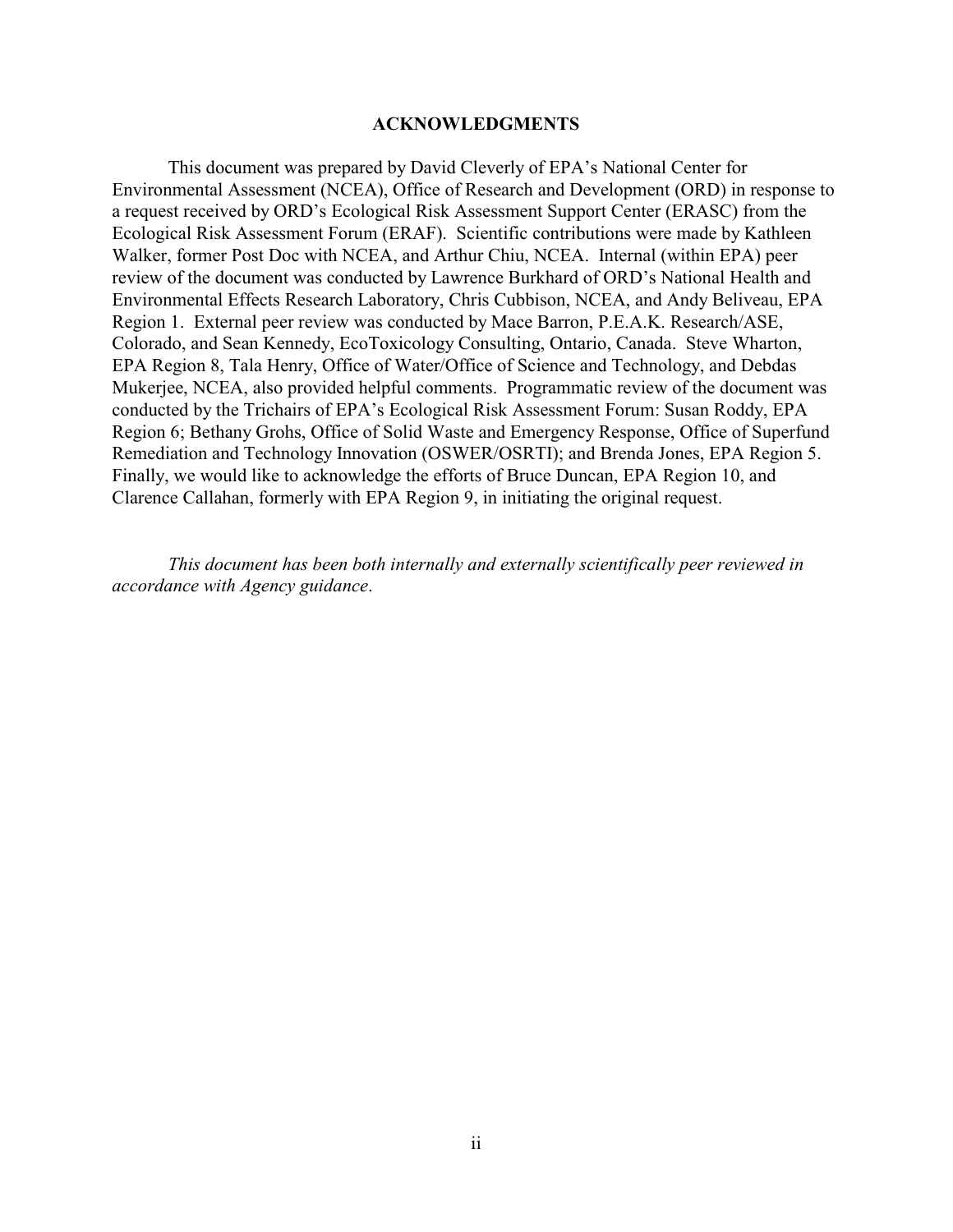

UNITED STATES ENVIRONMENTAL PROTECTION AGENCY OFFICE OF RESEARCH AND DEVELOPMENT National Center for Environmental Assessment W ashington, DC 20460

NCEA Washington Office (8623D)

January 6,  $2003<sup>1</sup>$ 

# **MEMORANDUM**

| <b>SUBJECT:</b> | Response to the ERAF Request for Information on the Benefits of PCB<br>Congener-Specific Analyses       |
|-----------------|---------------------------------------------------------------------------------------------------------|
| <b>FROM:</b>    | David H. Cleverly, Environmental Scientist<br>Exposure Analysis and Risk Characterization Group (8623D) |
| TO:             | Michael Kravitz, Director<br>Ecological Risk Assessment Support Center<br>NCEA-Cin                      |

In August, 2001, the Ecological Risk Assessment Forum (ERAF) submitted a formal question to the Ecological Risk Assessment Support Center (ERASC) on the benefits of evaluating PCB congeners in environmental samples. This question was developed by ERAF members Bruce Duncan and Clarence Callahan. ERASC contacted NCEA's Exposure Analysis and Risk Characterization Group for assistance in responding to the request. The purpose of this memorandum is to formalize the response.

**Central question being asked:** *What information is provided by performing PCB congener analysis as compared with Aroclor or total PCB reporting of the results of environmental sampling?* 

The production of PCBs ceased in the late 1970's. Monsanto produced commercial mixtures known as Aroclors that differed by the total amount of chlorine present as well as the PCB congener composition. In the environment, various biotic and abiotic processes shift the PCB congener composition from the original commercial products such that environmental samples no longer resemble PCB Aroclors. Hence using Aroclor technical standards to qualitatively determine PCB levels present in the environment may provide an inaccurate depiction of the current PCB congener mixtures present in environmental media and biota. This technical response is divided as follows:

<sup>&</sup>lt;sup>1</sup> Revised March, and August 2004 in accordance with internal and external peer review comments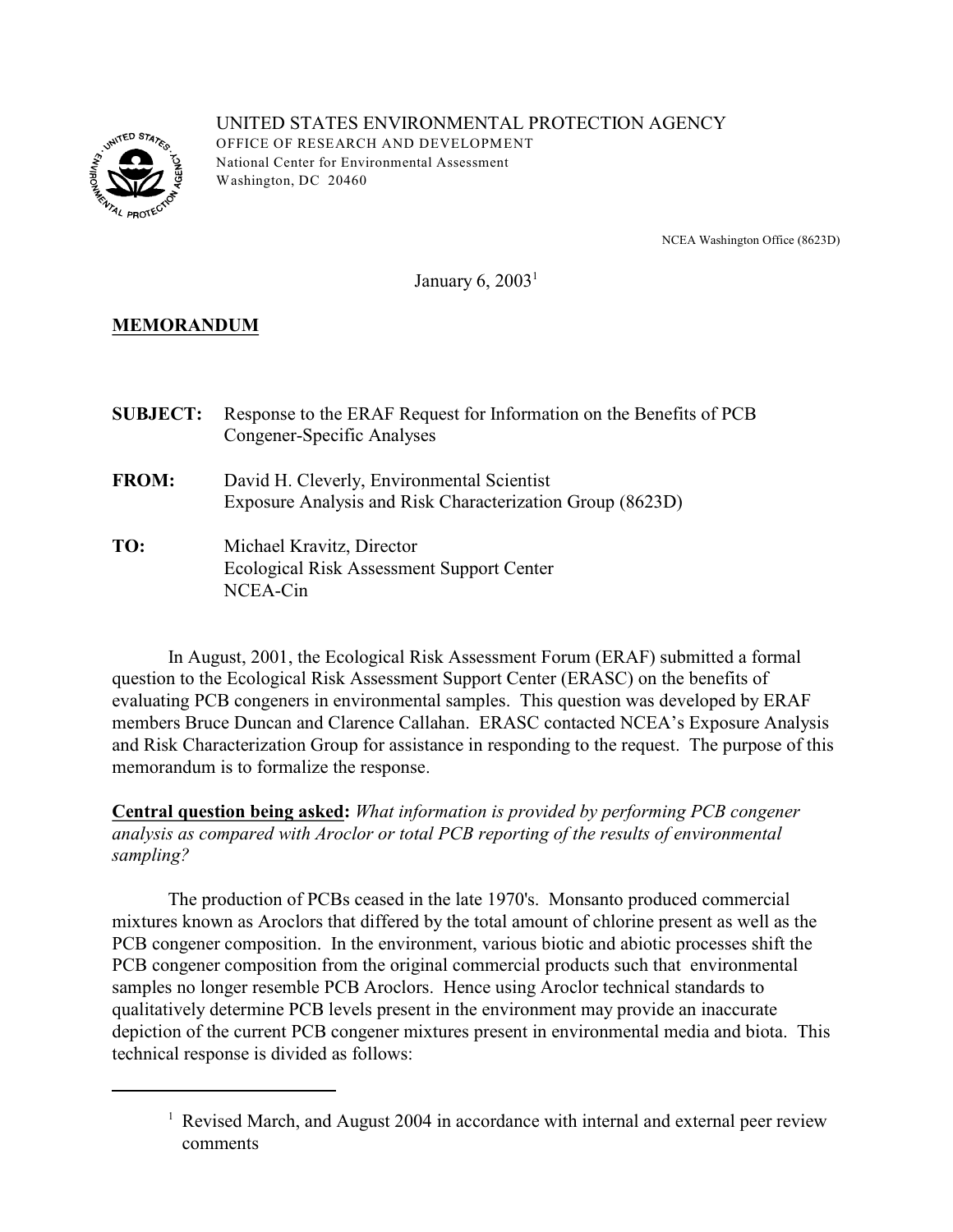- I A review of the historical production and use of PCBs
- II A brief review of the PCB congener composition of Aroclors
- III Alterations of PCB congener profiles as a result of environmental weathering
- IV Alterations of PCB congener profiles as a result of bioaccumulation and biomagnification in ecological food chains
- V Utility of PCB congener-specific analyses two examples
- VI PCB congeners common to environmental matrices
- VII Conclusions regarding PCB congener-specific analyses for environmental samples

### **I. Historical Production and Use of PCBs**

As a prelude to the discussion of the benefits of congener-specific analysis, it is useful to briefly review the history of the domestic and global production and use of PCBs. PCBs were once perceived as highly valuable manmade chemicals. Their high boiling points and resistance to thermolytic breakdown made them useful in a broad array of industrial applications. Furthermore, since PCBs do not conduct electric current, they were useful for commercial purposes as insulating material and dielectric fluid. Global production of commercial PCB mixtures from 1929 to 1980 has been estimated to be greater than 1.1 million metric tons (Erickson, 1997). U.S. production has been estimated to be approximately 568,000 metric tons (U.S. EPA, 1976). Maximum U.S. production occurred in 1970 with a volume of 38,500 metric tons (IARC, 1978). In 1972, Monsanto Corporation, the major U.S. producer, voluntarily restricted the sale of PCBs to uses as dielectric fluids in "closed electrical systems." This restriction was prompted by growing evidence of PCBs' persistence in the environment, tendency to bioaccumulate in animal tissues and toxic effects. Annual production fell to 18,000 metric tons in 1974. Monsanto ceased PCB manufacture in mid-1977 and shipped the last inventory in October 1977 (Erickson, 1997). Regulations issued by EPA beginning in 1977, principally under the Toxic Substances Control Act (TSCA) (40 CFR 761), have strictly limited the production, import, use, and disposal of PCBs.

Monsanto Corporation marketed technical grade mixtures of PCBs primarily under the patented trade name Aroclor. The Aroclors are identified by a four-digit numbering code in which the last two digits indicate the approximate chlorine content of the formulation by weight percent. The exception to this coding scheme is Aroclor 1016, which contains only monothrough hexa-chlorinated congeners with an average chlorine content of 40 percent. The uses of Aroclors containing mixtures of PCB congeners can be classified into three categories (Erickson, 1997; U.S. EPA, 1976):

- 1. Completely closed electrical systems such as electrical capacitors and transformers. In these cases, PCB dielectric fluids are self-contained within the electrical apparatus in sealed steel vessels.
- 2. Semi-closed applications. In these cases, PCBs are used as lubricants in high temperature environments. Examples include hydraulic and heat transfer systems and vacuum pumps.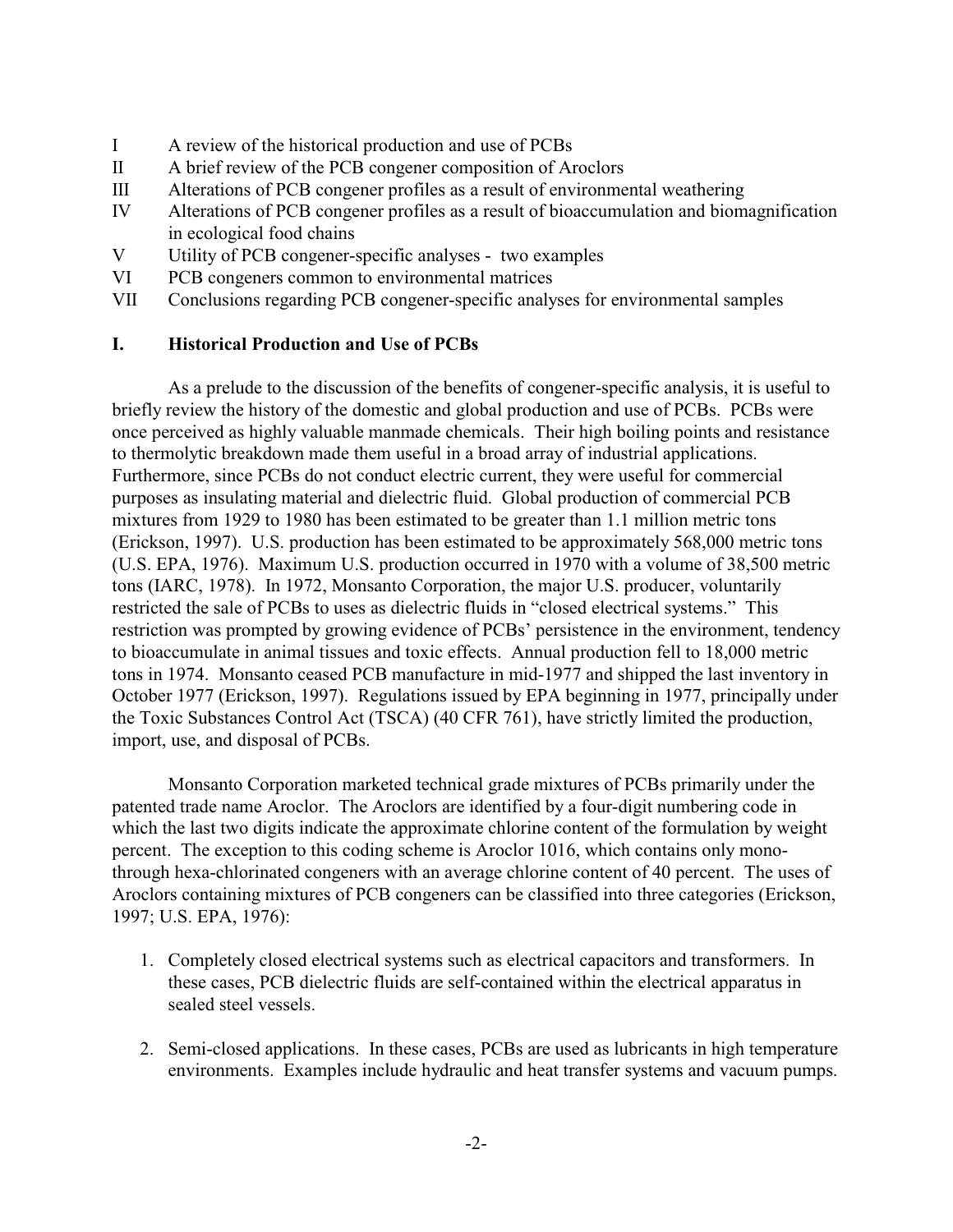3. Open-ended applications. These uses are varied but refer to coatings, dyes, paints, inks, adhesives, pesticide extenders, plasticizers, synthetic rubber, carbonless copy paper, cutting oils, lubricating oils, and casting waxes.

Estimates of PCB usage in the United States by usage category during the period 1930 1975 are presented in Table 1. Prior to voluntary restrictions by Monsanto Corporation in 1972 on sales for uses other than "closed electrical systems," approximately 13 percent of the PCBs were used in "semi-closed applications," and 26 percent were used in "open-end applications." Most of this usage of PCBs for "semi-closed" and "open-end" applications occurred between 1960 and 1972 (U.S. EPA, 1976). Table 2 shows the percentage of total Aroclor production contributed by specific Aroclors during the years 1957-1977. EPA has estimated that approximately 5 percent of the PCBs used in closed electrical systems were released into the open environment; 60 percent of the PCBs used in semi-closed applications were released; 25 percent of the PCBs used for plasticizers were released; and 90 percent of PCBs used for miscellaneous industrial uses had escaped into the environment (U.S. EPA, 1976). The reliability of these release estimates was assumed to be +30 percent (U.S. EPA, 1976). Prior to the enactment of legislation, approximately 132,000 metric tons of PCBs were buried in unsecured sanitary landfills (U.S. EPA, 1976). This total was comprised of 50,000 metric tons from capacitor and transformer production wastes, 36,000 metric tons from disposal of obsolete electrical equipment, and 46,000 metric tons from disposal of material from open-end applications. An additional 14,000 metric tons of PCBs, although still in service in various semiclosed and open-end applications in 1976 were estimated to ultimately be destined for disposal in landfills.

| Category                                | Type of Product                                                                                                         | Total Use                          |
|-----------------------------------------|-------------------------------------------------------------------------------------------------------------------------|------------------------------------|
| Completely closed electrical<br>systems | Transformers, capacitors, electrical<br>insulating and cooling applications                                             | 61% before 1971<br>100% after 1971 |
| Semi-closed applications                | Hydraulic fluids, heat transfer fluids,<br>lubricants                                                                   | 13% before 1971<br>0% after 1971   |
| Open-end applications                   | Plasticizers, surface coatings, ink and<br>dye carriers, adhesives, pesticide<br>extenders, carbonless copy paper, dyes | 26% before 1971<br>0% after 1971   |

Table 1. Estimated U.S. Usage of PCBs by Use Category (1930-1975)

Source: NRC (2000)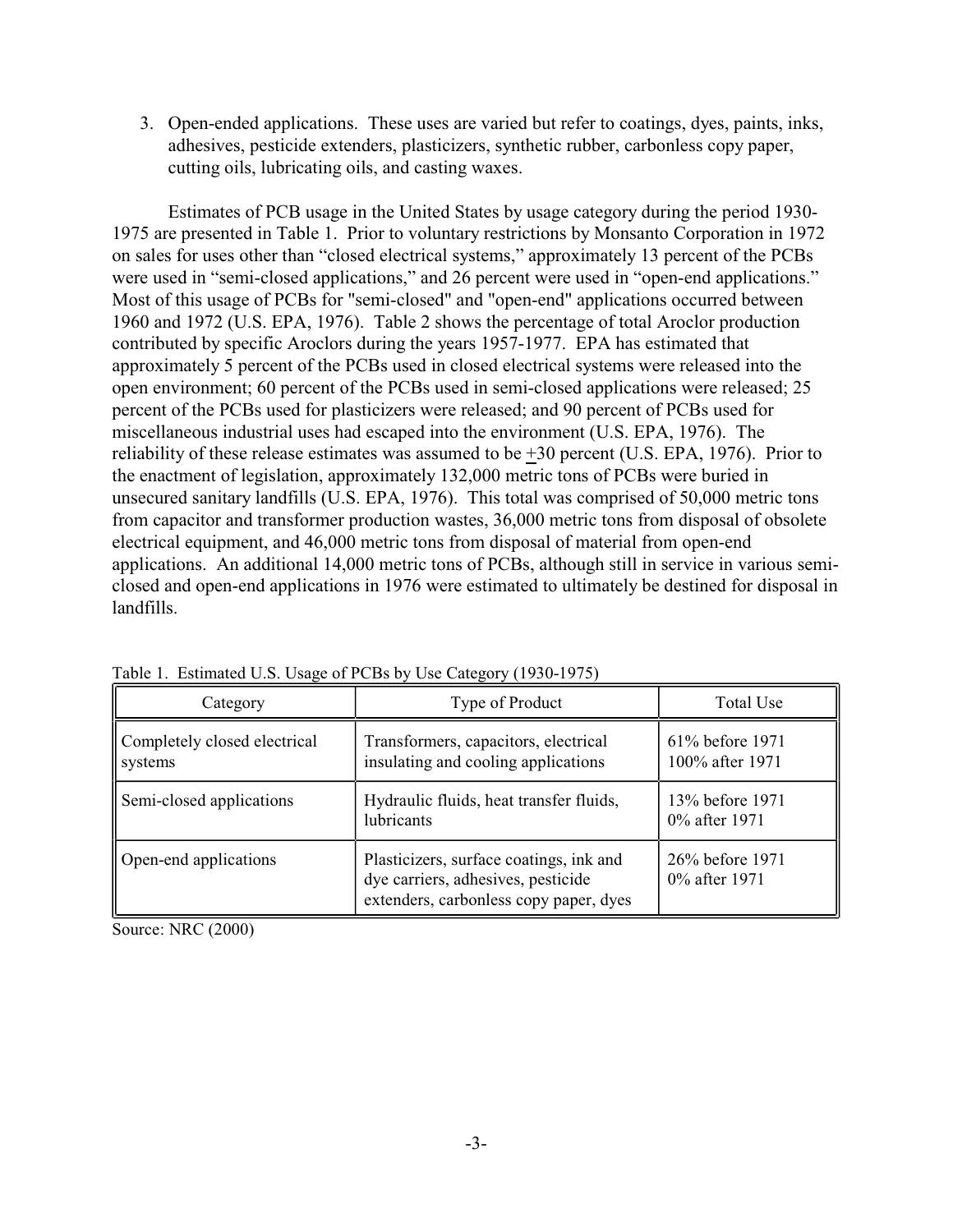| Aroclor | 1957-1977 U.S. Production (%) |
|---------|-------------------------------|
| 1016    | 12.88                         |
| 1221    | 00.96                         |
| 1232    | 00.24                         |
| 1242    | 51.76                         |
| 1248    | 06.76                         |
| 1254    | 15.73                         |
| 1260    | 10.61                         |
| 1262    | 00.83                         |
| 1268    | 00.33                         |

Table 2. Percentage of Total Aroclor Production Contributed by Specific Aroclors During the Years 1957 - 1977

Source: Brown (1994)

### **II. PCB Congener Composition of Aroclors**

Frame et al. (1996) has reported on the detailed analyses of the PCB congener distributions present in Aroclors 1016, 1242, 1248, and 1254. Because of variation to the chlorination process during chemical synthesis, no two batches of the same Aroclor had identical PCB congener distributions. In fact, substantial differences in congener profiles between batches of the same Aroclor could lead to significant differences in biological effects (Kodavanti et al., 2001). Nevertheless the work by Frame et al. (1996) has yielded typical congener patterns present in the PCB formulations. The typical percent distribution of congeners by PCB homologue groupings is depicted in Table 3. Note that the most abundant homologue groups are the di- and tri-chlorinated biphenyls for the low chlorinated Aroclors (1016 and 1242) while penta-chlorinated biphenyls were more abundant in the higher chlorinated Aroclors (1248, 1254 and 1260). Tetra-chlorinated biphenyls were abundant in both low chlorinated and higher chlorinated Aroclors.

| <b>PCB</b><br>Homologue | Aroclor 1016<br>$(\%)$ | Aroclor 1242<br>$(\%)$ | Aroclor 1248<br>$(\%)$ | Aroclor 1254<br>$(\%)$ | Aroclor 1260<br>$(\%)$ |
|-------------------------|------------------------|------------------------|------------------------|------------------------|------------------------|
| Mono-CB                 | 0.7                    | 0.8                    |                        |                        |                        |
| $Di-CB$                 | 17.5                   | 15.0                   | 0.4                    | 0.2                    | 0.1                    |
| Tri-CB                  | 54.7                   | 44.9                   | 22.0                   | 1.3                    | 0.2                    |
| Tetra-CB                | 26.6                   | 32.6                   | 56.6                   | 16.4                   | 0.5                    |
| Penta-CB                | 0.5                    | 6.4                    | 18.6                   | 53.0                   | 8.6                    |
| Hexa-CB                 |                        | 0.3                    | 2.0                    | 26.8                   | 43.4                   |
| Hepta-CB                |                        |                        | 0.6                    | 2.7                    | 38.5                   |
| Octa-CB                 |                        |                        |                        |                        | 8.3                    |
| Nona-CB                 |                        |                        |                        |                        | 0.7                    |
| Deca-CB                 |                        |                        |                        |                        |                        |

Table 3. Typical PCB Homologue Composition (% wt) of Five PCB Aroclors

Source: Frame et al. (1996)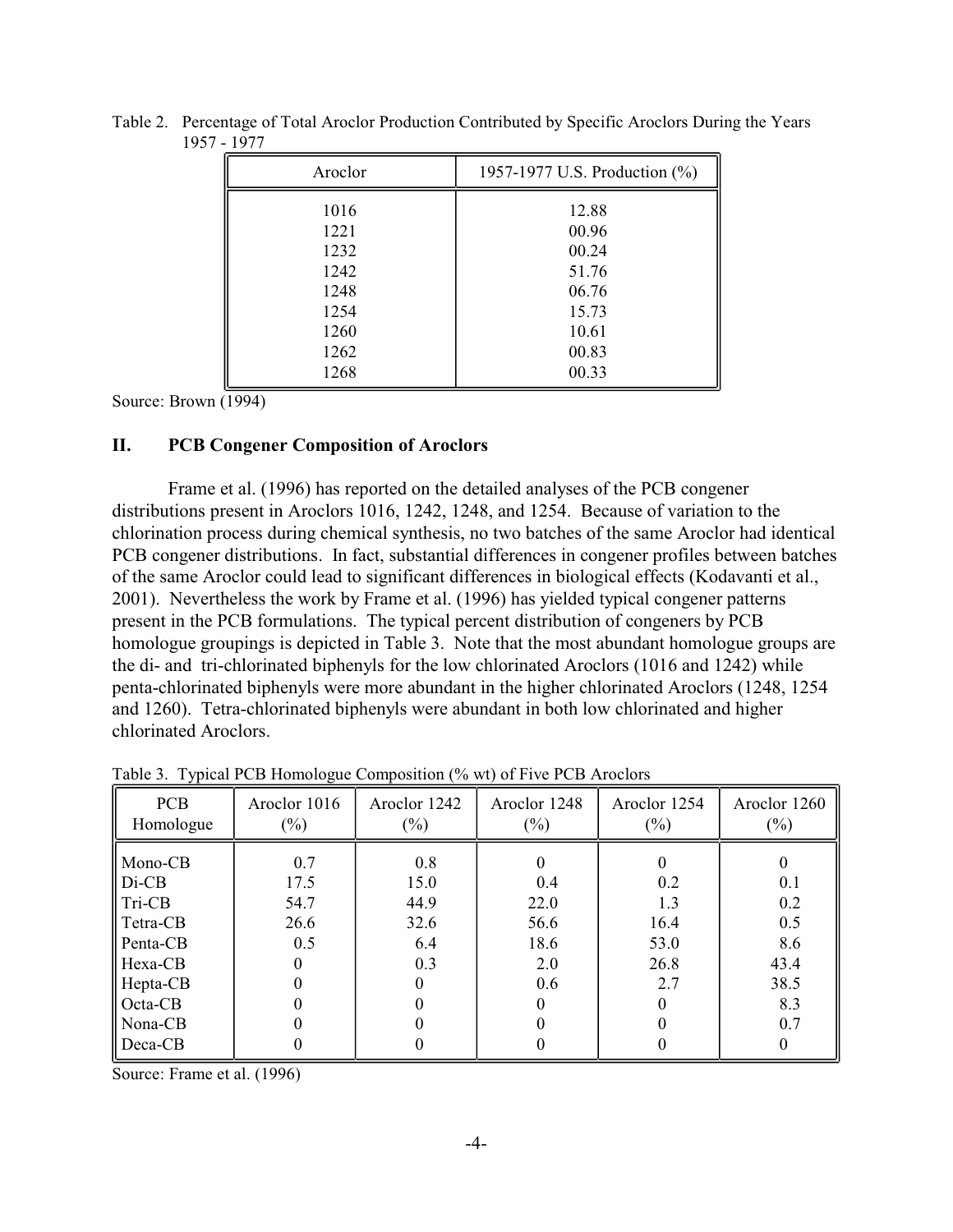#### **III. Alterations of PCB Congener Profiles as a Result of Environmental Weathering**

In the environment PCBs occur as mixtures of congeners, but their composition will differ from the commercial Aroclors. The chemical and physical properties largely affects the environmental distribution of PCBs. The National Research Council (2000) recently reviewed the fate processes that tend to change the environmental mixtures of PCBs from what was initially released into the environment. The term 'weathering' refers to the sum effect of these fate processes. When released into the environment, PCBs tend to partition to the organic component of soil, water and sediment. Within an aquatic system, PCBs can exist in three abiotic phases: freely dissolved in water; associated with dissolved organic carbon in the water column; and sorbed to particles (NRC, 2000). Freely dissolved light molecular weight PCB congeners may volatilize from the water and into the atmosphere. PCB congeners sorbed to organic carbon in the water column can cross the sediment-water interface and can move below the surficial sediments through the process of diffusion (NRC, 2000). Particle-bound PCB congeners eventually settle to become incorporated into the sediments. The NRC (2000) has noted the following generalizations with respect to the environmental distribution of PCB congeners:

- 1. The less chlorinated PCB congeners are more water soluble, more volatile and more susceptible to biodegradation. This tends to cause lower concentrations of these PCB congeners in sediments as compared with their distribution in the Aroclor that was discharged into the environment.
- 2. Higher chlorinated PCB congeners are less soluble, sorb more readily to organic substrates, are less volatile and less susceptible to biodegradation. These PCB congeners are persistent in sediments and tend to bioaccumulate in ecological food webs.
- 3. At the interface of surface water and the atmosphere, the lower chlorinated PCB congeners have higher vapor pressures and tend to volatilize from the water body into the atmosphere. By this process the atmosphere tends to become enriched in the lower chlorinated congeners relative to the water column, leaving the water body depleted of low molecular weight PCB congeners.
- 4. As a result of weathering, the PCB congener mixtures that occur in the environment differ substantially from the PCB congener composition of the original industrial release (Bazzanti et al., 1997).

### **IV. Alterations of PCB Congener Profiles as a Result of Bioaccumulation and Biomagnification in Ecological Food Chains**

Measures of Aroclor mixtures or total PCB concentrations may not provide adequate data on PCB exposure and health risks to wildlife. Although there are 209 possible congeners, only about half are prevalent in the environment and, of those, only a limited number both accumulate in animal tissues and exhibit significant toxic effects (McFarland and Clarke, 1989; Chiu et al., 2000; Letcher et al., 2000). Furthermore, differences in uptake, metabolism and bioaccumulation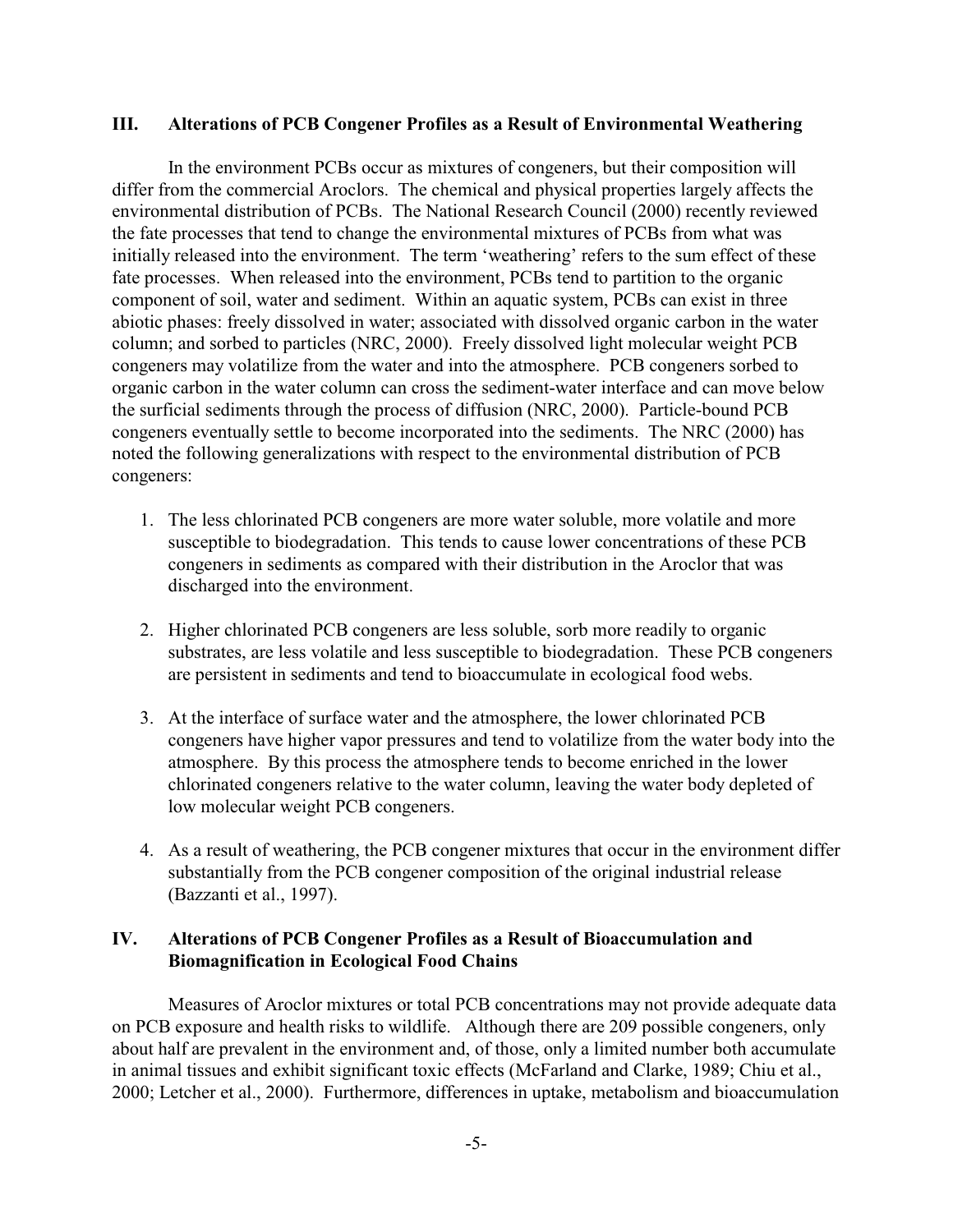of PCB congeners can lead to significant differences between congener profiles in predators feeding high on aquatic and terrestrial food webs, and congener profiles in contaminated sediments and soils in the same ecosystems or in the original Aroclor mixtures (NRC, 2000; Chiu et al., 2000; Wagman et al., 2001).

### *Toxicity of different congener groups*

Accurate information on specific congener body burdens is important as toxicological effects vary greatly. PCB congener-specific toxic effects in mammals are believed to include developmental and reproductive toxicity, dermal toxicity, endocrine effects, hepatotoxicity and carcinogenesis (Safe, 1993; ATSDR, 2000). Coplanar congeners, those having two para-, two or more meta- and no ortho- chlorine substituents, and their mono-ortho analogs may be responsible for much of the observed toxicity of PCB mixtures present in the environment (Safe, 1994; van den Berg et al., 1998). Coplanar PCBs have similar chemical structures to dioxins, have a common mechanism of toxicity, and invoke a similar battery of toxic responses as 2,3,7,8 tetrachlorodibenzo-*p*-dioxin (TCDD). Because of a shared mechanism of toxicity with certain dioxins and dibenzofurans, the concept of toxicity equivalence has been applied for translating complex mixtures of chlorodibenzo-*p*-dioxins, chlorodibenzofurans and coplanar PCBs present in tissues or diet into 2,3,7,8-TCDD toxicity equivalent concentrations (TEC) using a toxicity equivalence factor (TEF) (Safe, 1994). A TEF is an estimate of the potency, relative to 2,3,7,8- TCDD, of an individual polychlorinated dibenzo-*p*-dioxin, dibenzofuran or biphenyl congener, using careful scientific judgment after considering all available relative potency data. Coplanar PCBs behave like TCDD by binding to the aryl hydrocarbon (Ah) receptor, a common pathway for dioxin-like toxicity. The dioxin/PCB-receptor complex then enters the cell nucleus and induces a variety of toxicologically-relevant changes, including enzyme induction (e.g., aryl hydrocarbon hydroxylase, AHH) and possibly competition for other nuclear proteins that regulate cell differentiation. Thus the PCB congeners that also induce AHH activity are referred to as dioxin-like. Several different methods for calculating TEFs have been developed using particular animal species and toxic endpoints (Leonards et al., 1995). In conducting human health and wildlife risk assessments, EPA generally recommends the use of the TEF procedure developed by the World Health Organization (WHO) as reviewed by van den Berg et al. (1998). Table 4 displays the WHO-TEFs developed for mammals, birds and fish. The toxicity equivalence concept is applied by multiplying the TEF of each congener present in a mixture by the respective mass concentration and the products are summed to represent the 2,3,7,8-TCDD TEC of the mixture, as in the following equation:

$$
\mathsf{TEC} \cong \sum_{i \sim n} \big( \mathsf{Congener}_i \times \mathsf{TEF}_i \big) + \big( \mathsf{Congener}_j \times \mathsf{TEF}_j \big) + \dots \dots \big( \mathsf{Congener}_n \times \mathsf{TEF}_n \big)
$$

The assumption of additivity is inherent to the TEF approach. There are limitations to the predictive value of the TEF approach for PCB mixtures as the biological activity of some congeners may change in the presence of other congeners (Safe, 1994, 1998; van den Berg et al., 1998). Nonetheless, considerable experimental data for ecologically relevant exposures and toxicity endpoints, such as early life stage mortality, support the additivity assumption with no evidence of antagonism or synergism (Walker and Peterson, 1991; Walker et al., 1996; Zabel et al., 1995; Tillet et al., 1996). In general, the four congeners considered most toxic, based on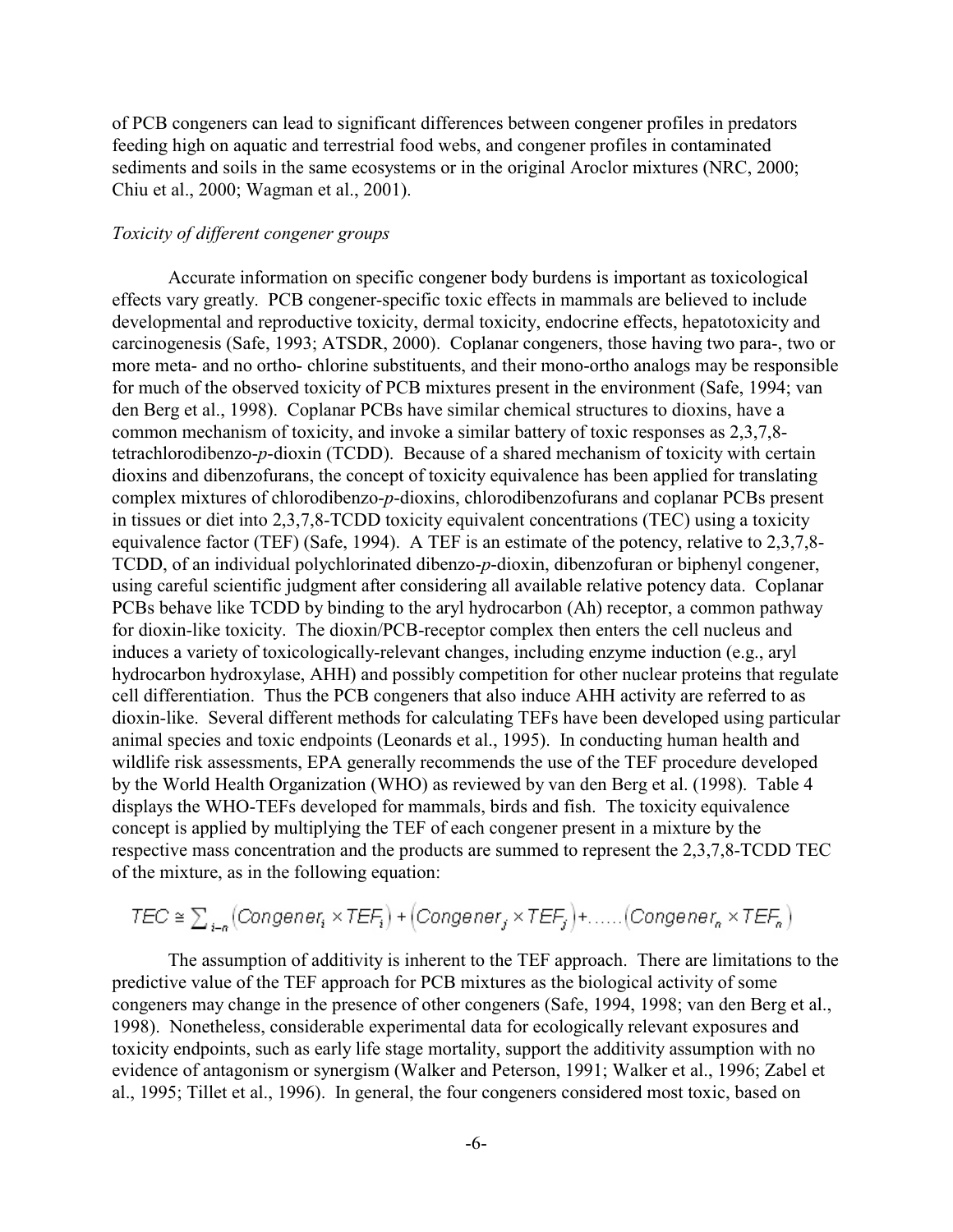dioxin-like activity, are the non-ortho (coplanar) PCBs with the IUPAC numbers 77 (chlorinated on carbons 3,3',4,4'), 81 (3,4,4',5), 126 (3,3',4,4',5) and 169 (3,3',4,4',5,5') (van den Berg et al., 1998). Some congeners may cause toxic effects indirectly through a variety of mechanisms involving the cytochrome P450 (CYP) mixed-function oxidase system (Letcher et al., 2000). While induction of CYP may help to remove contaminants, it may also harm the organism by turning otherwise nontoxic contaminants into cytotoxic or genotoxic metabolites (McFarland and Clarke, 1989). In addition, ortho-substituted congeners may have neurotoxic effects (Kodavanti et al., 2001).

| Congener             | <b>TEF Mammals</b> | <b>TEF Birds</b> | <b>TEF Fish</b> |
|----------------------|--------------------|------------------|-----------------|
| 2378-TCDD            |                    |                  |                 |
| 12378-PeCDD          |                    |                  |                 |
| 123478-HxCDD         | 0.1                | 0.05             | 0.5             |
| 123678-HxCDD         | 0.1                | 0.01             | 0.01            |
| 123789-HxCDD         | 0.1                | 0.1              | 0.01            |
| 1234678-HpCDD        | 0.01               | 0.001            | 0.001           |
| <b>OCDD</b>          | 0.0001             | 0.0001           | 0.0001          |
| 2378-TCDF            | 0.1                | 1                | 0.0001          |
| 12378-PeCDF          | 0.05               | 0.1              | 0.05            |
| 23478-PeCDF          | 0.5                | 1                | 0.5             |
| 123478-HxCDF         | 0.1                | 0.1              | 0.1             |
| 123678-HxCDF         | 0.1                | 0.1              | 0.1             |
| 123789-HxCDF         | 0.1                | 0.1              | 0.1             |
| 234678-HxCDF         | 0.1                | 0.1              | 0.1             |
| 1234678-HpCDF        | 0.01               | 0.01             | 0.01            |
| 1234789-HpCDF        | 0.01               | 0.01             | 0.01            |
| <b>OCDF</b>          | 0.0001             | 0.0001           | 0.0001          |
| <b>IUPAC PCB-81</b>  | 0.0001             | 0.1              | 0.0005          |
| <b>IUPAC PCB-77</b>  | 0.0001             | 0.05             | 0.0001          |
| <b>IUPAC PCB-126</b> | 0.1                | 0.1              | 0.005           |
| <b>IUPAC PCB-169</b> | 0.01               | 0.001            | 0.00005         |
| <b>IUPAC PCB-105</b> | 0.0001             | 0.0001           | 0.000005        |
| <b>IUPAC PCB-114</b> | 0.0005             | 0.0001           | 0.000005        |
| <b>IUPAC PCB-118</b> | 0.0001             | 0.00001          | 0.000005        |
| <b>IUPAC PCB-123</b> | 0.0001             | 0.00001          | 0.000005        |
| <b>IUPAC PCB-156</b> | 0.0005             | 0.0001           | 0.000005        |
| <b>IUPAC PCB-157</b> | 0.0005             | 0.0001           | 0.000005        |
| <b>IUPAC PCB-167</b> | 0.00001            | 0.00001          | 0.000005        |
| <b>IUPAC PCB-189</b> | 0.0001             | 0.00001          | 0.000005        |

Table 4. World Health Organization Toxicity Equivalence Factors (TEF) for Mammals, Birds and Fish

Source: van den Berg et al. (1998)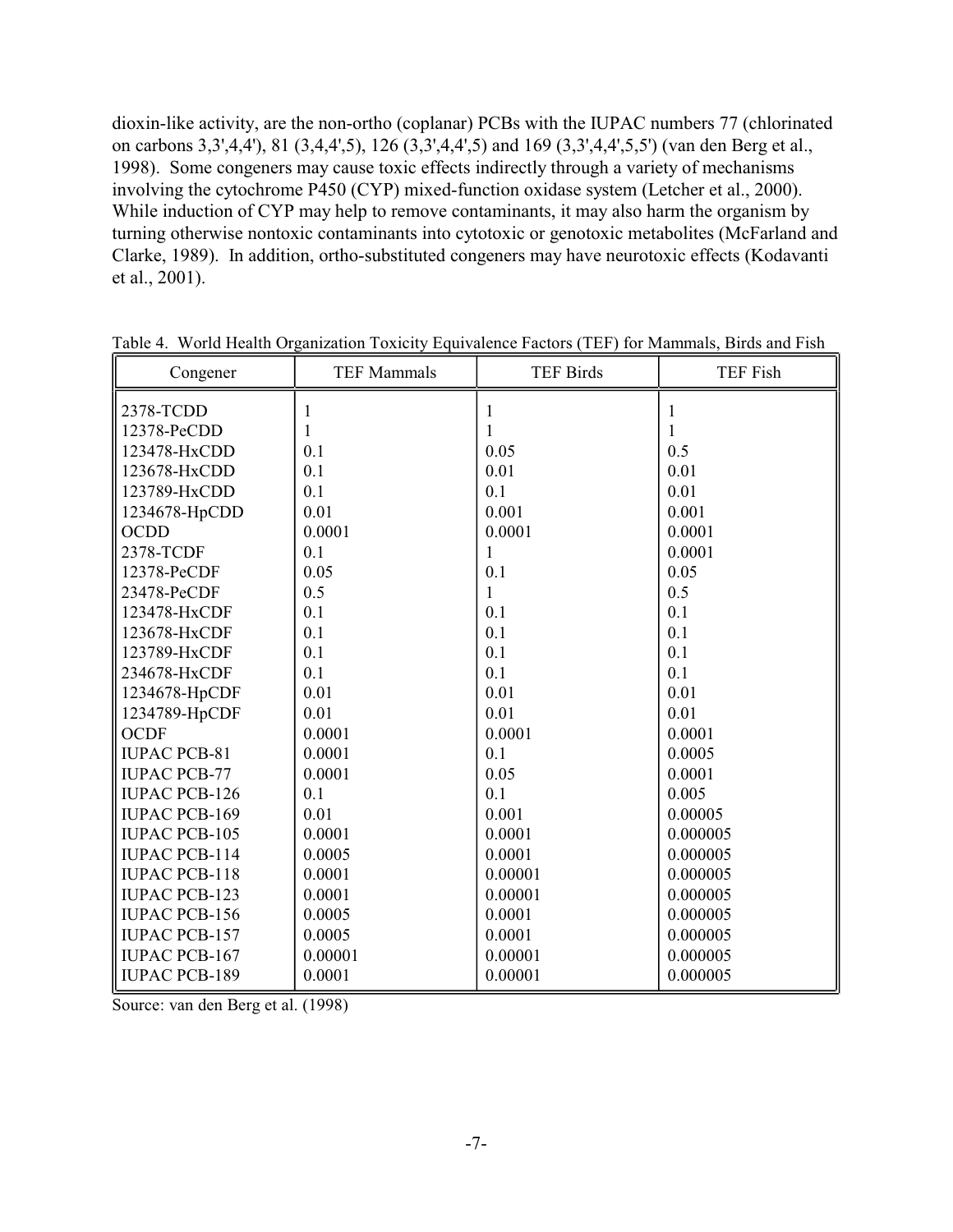### *Persistence and bioaccumulation of different congeners*

PCB mixtures change as these contaminants move through abiotic media into food chains (Chiu et al., 2000; NRC, 2000). Some congeners exhibit preferential uptake, metabolism or bioaccumulation by different organisms (Goerke and Weber, 2001; Jackson et al., 1998, 2001; Traas et al., 2001; Willman et al., 1997). Organisms acquire PCBs either through contact with or ingestion of contaminated sediments, water or soil, or through their food. Once the PCBs enter an organism, individual congeners are either cleared through metabolism and/or excretion or are sequestered, usually in lipid tissues. The rate of clearance of a PCB congener through nonmetabolic processes is usually inversely proportional to its preferential solubility in lipids, measured as the octanol-water partition coefficient  $K_{ow}$  (Thomann, 1989). Metabolic clearance also depends on chemical structure of the congener and the induction of appropriate enzyme pathways in the organism.

Several factors tend to influence the bioaccumulation tendency of different congeners, including the number of chlorine (Cl) substituents and their positions on the two phenyl rings. In general, the more chlorinated congeners exhibit a higher level of persistence in vertebrates and will concentrate to higher levels in tissues of predators than in the surrounding environmental media or prey organisms. This phenomenon has been observed in field populations of fish (salmon - Jackson et al., 2001), birds (cormorants - Guruge and Tanabe, 1997; seabirds - Braune et al., 2001) and mammals (seals - Bernt et al., 1999) and corroborated in controlled laboratory studies (rats - Kodavanti et al., 1998). Wagman et al. (2001) observed similar congener specificity for persistence and elimination in invertebrates (earthworms) exposed to PCB mixtures. In earthworms, elimination was observed to be enhanced for lower chlorinated PCB compounds (e.g., PCB-45) and slowest for nonpolar PCB congeners having 6 or 7 chlorine substituents (e.g., PCB-169). The position of Cl substituents on the ortho, meta or para positions also affects bioaccumulation (Boon et al., 1994). Congeners can be classified as either persistent or readily cleared based on the absence or presence, respectively, of neighboring meta-para hydrogen substituents (m,p-H) on at least one phenyl ring (kestrels - Drouillard et al., 2001; weasel/otters - Leonards et al., 1998; cormorants - Guruge and Tanabe, 1997; crustaceans and fish - Porte and Albaiges, 1994). At the bottom of the food chain, phytoplankton were observed to preferentially take up coplanar congeners rather than those with ortho- chlorine substituents (Swackhamer and Skoglund, 1991). The effect of degree of chlorination at ortho positions on bioaccumulation is more complex and variable in vertebrates (Bruhn et al., 1995; Boon et al., 1994). In general, bioaccumulation in both vertebrates and invertebrates changes the congener profile relative to the surrounding environment.

It should be stressed that patterns of persistence of certain congeners do not hold across species. For example, the highly toxic non-ortho PCB congeners IUPAC 77, 126 and 169 are metabolized and not abundant in body tissues of some predators experiencing high levels of PCB exposure (seal - Nakata et al., 1997; salmon - Willman et al., 1997; porpoise - Bruhn et al., 1995) but congeners 126 and 169 do appear to preferentially bioaccumulate in other predator species (weasel/otters - Leonards et al., 1998; cormorants - Guruge and Tanabe, 1997). Some general patterns may, however, exist. In their review of the occurrence and abundance of PCB congeners across species, including humans, McFarland and Clarke (1989) observed that tetra-, penta- and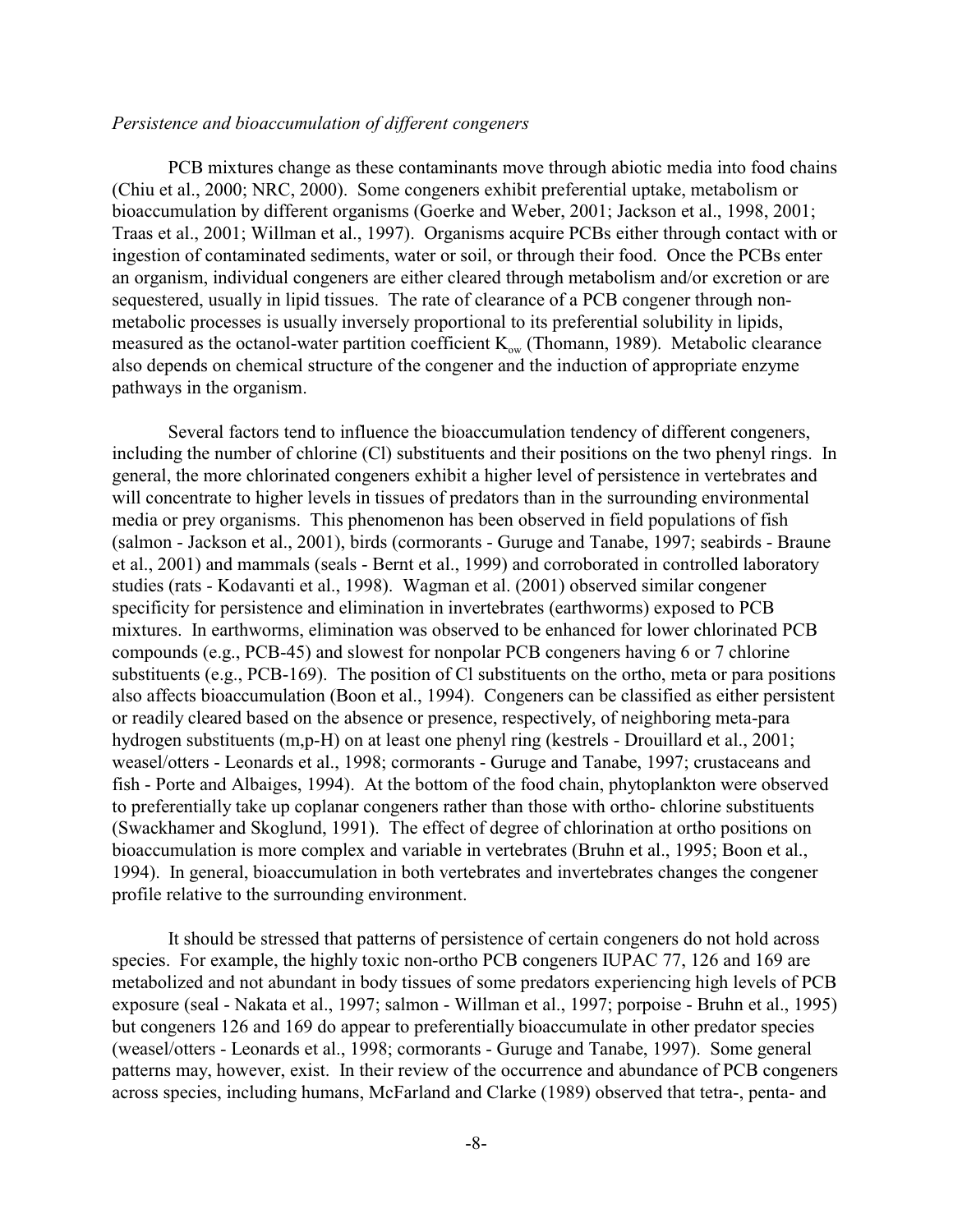hexa-chlorinated congeners seemed to predominate in biological tissues. In addition, accumulated PCBs are further bioconcentrated at each succeeding trophic level in a food web, causing high-order predators to experience the highest overall environmental exposure to PCBs. The frequency and severity of adverse effects, however, depend not just on the level of exposure but also on the particular species' sensitivity to PCBs.

#### *Biomagnification of different congeners in aquatic food chains*

More highly chlorinated congeners tend to bioaccumulate most readily, and PCBs tend to biomagnify in the food chain, reaching relatively high, toxic concentrations at higher trophic levels, such as in piscivorus birds (e.g., gulls, terns, and cormorants) and mammals (e.g., minks, otters, seals, and sea lions) (ATSDR, 2000). As PCBs are passed through a food chain, certain congeners are more likely to biomagnify than others (Jackson et al., 1998; Trowbridge and Swackhamer, 2002). How congener patterns change depends upon the number of trophic levels in a food web and the varying capacities of the different species to metabolize the contaminants. In an aquatic food web that included plankton, macro invertebrates, alewife and salmon in Lake Michigan, Jackson et al. (1998, 2001) found that the degree of biomagnification generally increased with the degree of congener chlorination. More specifically, the largest components of the total PCB mixture in plankton, the base of the pelagic food web, were tetra- and pentachlorobiphenyls, but in the macro invertebrates *Mysis* and *Diporeia* and in salmon, the PCB mixture was predominantly hexachlorobiphenyls. A similar pattern was observed in earlier research in Lake Michigan by Willman et al. (1997), in which penta-, hexa- and heptachloro congeners were more concentrated while trichloro congeners were depleted as the PCB mixtures moved from sediments to plankton to fish. Within groups of congeners with the same degree of chlorination (homologues), congeners with no or few ortho- chlorine substituents have shown a tendency to bioaccumulate in lower trophic levels in a study by Swackhamer and Skoglund (1991) but not in a study by Willman et al. (1997). In a follow-up study, Trowbridge and Swackhamer (2002) confirmed that dioxin-like PCB congeners preferentially bioaccumulate in the trophic transfer from the dissolved phase to phytoplankton and from phytoplankton to zooplankton of freshwater lakes. Trowbridge and Swackhamer (2002) found that the biomagnification of dioxin-like PCB congeners are twice the rate of other PCBs for each of the trophic transfer steps. This observation is consistent with the hypothesis that the environmental distribution and trophodynamics of mono- and non-ortho substituted PCB congeners differs from other PCB congeners, with the result that dioxin-like PCBs preferentially bioaccumulate in lower trophic levels. In a Lake Ontario study focusing on mono- and non-ortho congeners, Metcalfe and Metcalfe (1997) found that these more toxic congeners were a larger percentage of the PCB profiles in plankton than in higher organisms in the food web. These congeners did preferentially bioaccumulate at certain trophic transfer points, specifically between invertebrates and fish, and between fish and herring gulls.

#### **V. Utility of PCB Congener-specific Analyses - Two Examples**

#### *Example 1. Reproductive toxicity of PCBs in mink*

The limitations of wildlife risk assessments based only on total PCBs is illustrated in the case of mink (*Mustela vison*). Mink are fish-eating mammals and may be exposed through their diet to high levels of PCBs in contaminated ecosystems (Giesy et al., 1994). Mink are highly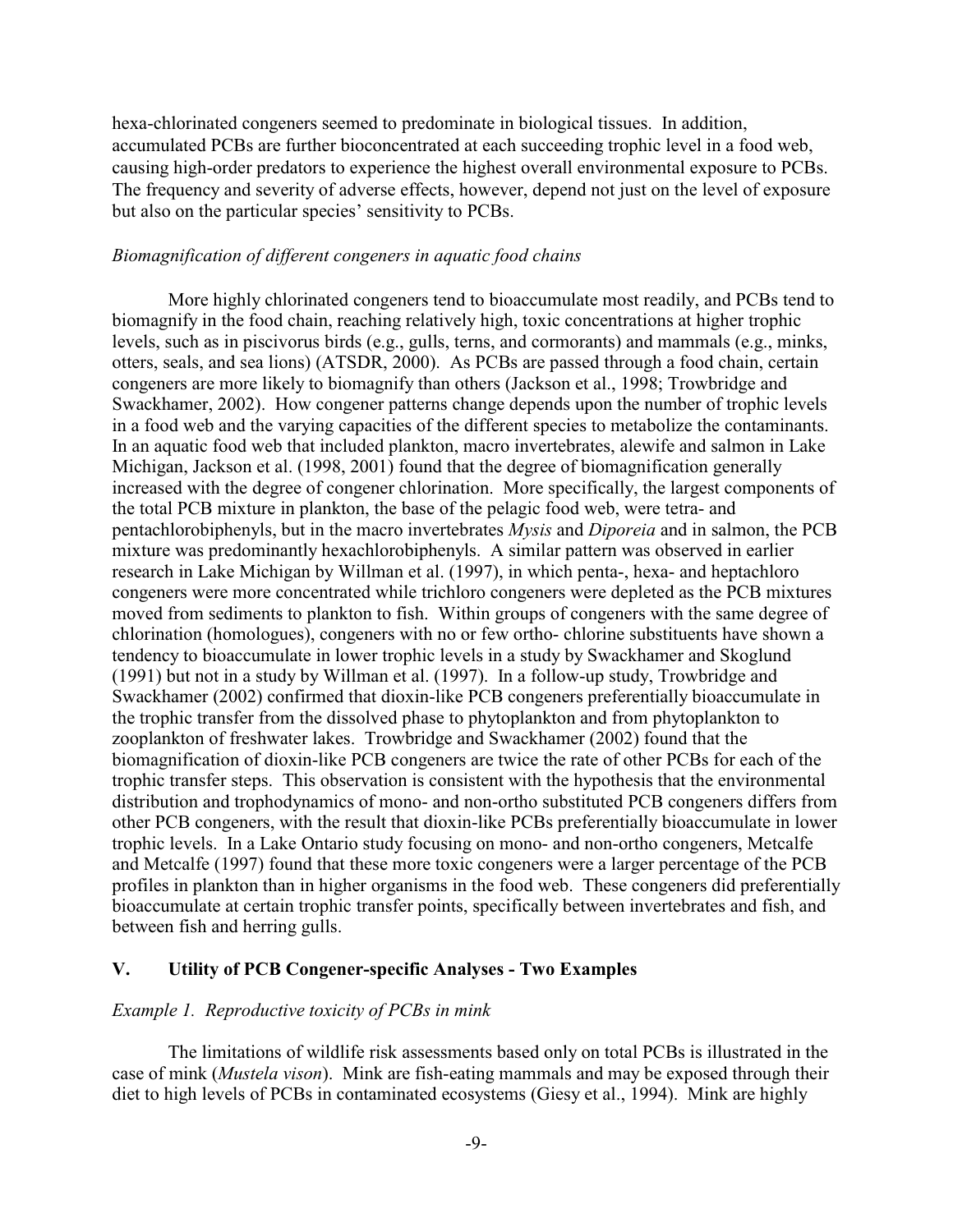sensitive to PCBs and experience adverse reproductive effects including reduced litter size and high (up to 100%) kit mortality even when exposed to fairly low levels of PCB contamination in their diet (Heaton et al., 1995; Restum et al., 1998; Brunstrom et al., 2001). PCB concentrations in the food sources of wild populations of mink have been assessed in the Great Lakes region, while the practice of mink farming has allowed controlled laboratory experiments to determine the effects of PCBs on mink directly. Estimates of reproductive risks from PCB congeners can be based on analyses of diet or on mink body burdens. The reproductive effects appear to be caused by the dioxin-like congeners (Brunstrom et al., 2001). Ortho-congeners such as IUPAC 153 (2,2',4,4',5,5') and IUPAC 136 (2,2',3,3',6,6') may exhibit neurological effects (Aulerich et al., 1985).

In their review of recent literature, Giesy and Kannan (1998) observed that laboratory mink feeding studies using commercial Aroclor mixtures calculated higher low/no observable effect levels (LOEL/NOEL) and  $EC_{50}$  than did studies using weathered PCB mixtures as found in wild food sources (fish). In other words, weathered PCB mixtures were more toxic than the commercial mixtures, indicating that the congener profile changed as the contaminants moved through abiotic media and into the aquatic food web (e.g., Giesy et al., 1994). In an earlier review of experimental data, Leonards et al. (1995) found it difficult to determine a doseresponse curve or reference dose for reproductive effects such as litter size or kit survival based on total PCB in the mink diet. However, a dose-response curve that matched laboratory observations could be calculated based on mink whole-body concentration of dioxin-like PCB congeners estimated using TEF calculations developed by Safe (1993). Further laboratory work by Brunstrom et al. (2001) confirmed that reproductive effects in mink are correlated with high levels of non- and mono-ortho-substituted-biphenyls (dioxin-like congeners) in their food, while no reproductive effects are observed among mink exposed to high concentrations of 2-4-orthosubstituted-biphenyls only. These studies clearly indicate the importance of using more refined measurements than total PCB concentrations to assess risks to sensitive wildlife.

#### *Example 2. A study of the effects of PCB on the hormonal system of polar bears*

Braathen et al. (2004) studied the relationship between the uptake of PCB congeners and thyroid hormones (THs) and retinal within male and female polar bears. This provides a second example of the use of PCB congener-specific analysis to understand the toxicity of PCBs on mammals. The authors noted that alterations of THs can have observable effects on behavior and on the neurological system. In addition, hypothyroidism is associated with menstrual dysfunction, anaovulation and miscarriages.

The polar bear (*Ursus maritimus*) is at the top of the Arctic food web and preys on marine mammals, e.g., ringed and harp seals. PCB exposures to the polar bear are through their diet in that marine mammals have a tendency for accumulating PCBs present in the environment through the process of biomagnification up trophic systems. This study examined the relationship of the body burden of twenty-eight PCB congeners in polar bears (PCB-99, 105, 118, 138, 153, 156, 157, 170, 180, 194, 206 and 209 were listed by the authors) to alterations in their hormonal system. Six congeners were analyzed to represent the twenty-eight since many of the PCB congeners were found to be correlated to one another, that is, when one is present the other is also present in polar bear tissues (i.e., PCB-99 correlated with 138; 118 with 105; 156 with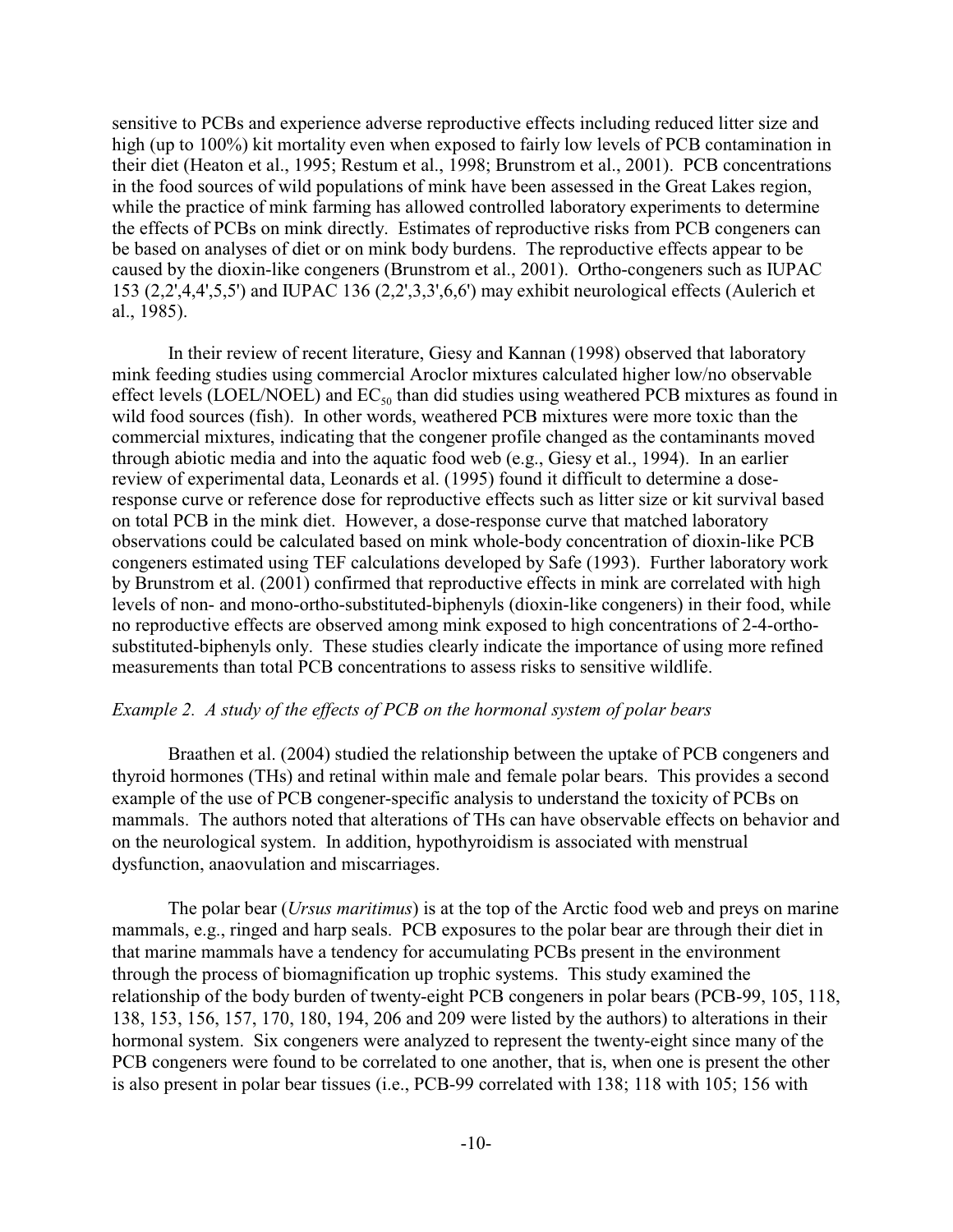157; 180 with 170; and 194 with 206+209). Blood samples were collected (17 female and 29 male mature bears) for PCB, TH and retinal analysis. When evaluating a possible cause and effect relationship between PCBs and the alteration of TH, these six PCB congeners were summed to represent all twenty-eight congeners. The investigators observed a statistically significant negative correlation between plasma PCB-levels and the plasma levels of five and two TH variables in female and male polar bears, respectively, i.e., decreases in plasma levels of specific thyroid hormones. Females were found to be more susceptible to TH suppression by PCBs than males, and the TH hormone,  $T_3$ , was decreased to the greatest extent. The authors noted a need for research to relate the apparent TH imbalance in females caused by PCBs to adverse functional effects on the endocrine system. No statistically significant effect was observed between plasma PCB-levels and retinal in either male or female bears. In this study, the utility of PCB congener specific analysis was to identify PCB congeners that should be further studied for their propensity for endocrine disruption.

### **VI. PCB Congeners Common to Environmental Matrices**

Hansen (2001) identified a series of PCB congeners that are most commonly detected in environmental matrices, including sediments, soils and biota. Hansen based his list of congeners, summarized in Table 5, on a review of numerous data sets published in the scientific literature. Together, the congeners in Table 5 account for >60% of all PCBs measured. This table may serve as a basis for agreement on PCB congeners in need of analytical delineation.

| <b>IUPAC No.</b> | Ring Chlorination | <b>IUPAC No.</b> | Ring Chlorination           |
|------------------|-------------------|------------------|-----------------------------|
| 153              | 245-245           | 201              | 2345-2356                   |
| 138              | 234-245           | $56 + 60$        | $23 - 34 + 234 - 4$         |
| 180              | 2345-245          | $66 + 95$        | $24-34+236-25$              |
| 118              | 245-34            | 163              | 2356-34                     |
| 74               | 245-4             | $128 + 167$      | $234 - 234 + 245 - 345$     |
| 146              | 235-245           | 194              | 2345-2345                   |
| 170              | 2345-234          | $196 + 203$      | $2345 - 2346 + 23456 - 245$ |
| 99               | 245-24            | $70 + 76$        | $25 - 34 + 345 - 2$         |
| 187              | 2356-245          | 77               | 34-34                       |
| $28 + 31$        | $24-4+25-4$       | 81               | 345-4                       |
| 156              | 2345-34           | 126              | 345-34                      |
| $105 + 132$      | 234-34            | 169              | 345-345                     |
| 183              | 2346-245          |                  |                             |

Table 5. Hansen's List of Major PCB Congeners Detected and Characteristic of Steady State PCB Residues

Notes: Two congeners separated by  $a + sign$  indicates that they are seldom resolved and coelute. Source: Hansen (2001)

### **VII. Utility of PCB Congener Patterns Analysis in Environmental Samples.**

PCB congener-specific analysis can provide information necessary to resolve likely sources of environmental contamination. Termed "fingerprinting," congener patterns present in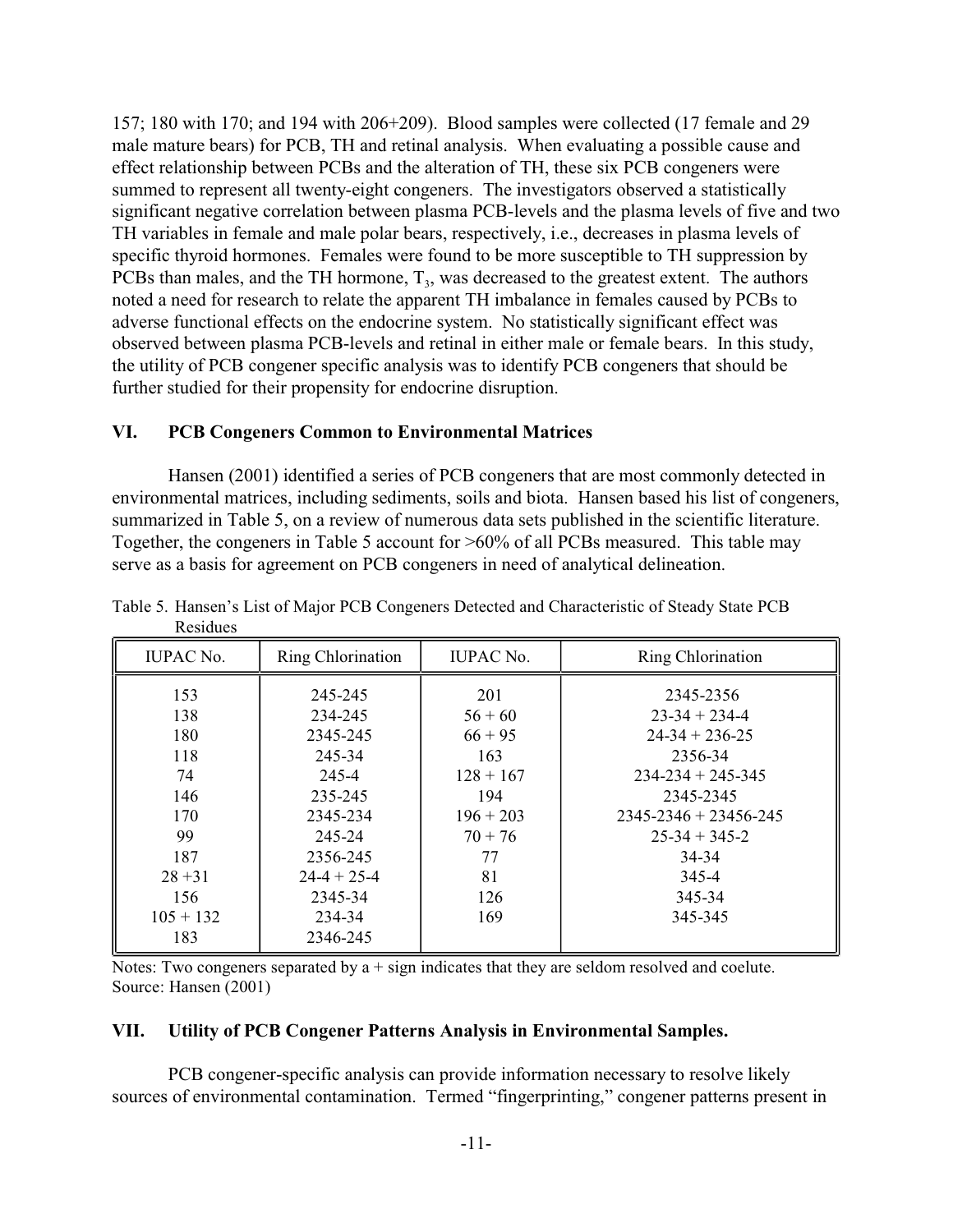aquatic sediments or other environmental media can be matched against a database of PCB congener profiles of source releases to link sources with receptors.

For example, Ikonomou et al. (2004) compared the PCB congener distribution in Dungeness crab (*Cancer magister)* to the PCB congener distributions measured in sediments at various locations in Victoria Harbor, British Columbia. The crab was used as a biomonitor with the intent of identifying sources of PCB contamination. Statistical analysis (factor analysis and principal component analysis) was applied to the PCB congener patterns discerned in crab and sediment. A remarkable similarity in the PCB congener patterns was found between crab and sediment close to the outfall of a former bleached chlorine pulp and paper mill. In both matrices the congener pattern resembled a 45:55 mixture of Aroclors 1254 and 1260. Ikonomou et al. (2004) applied a direct mixing model to the PCBs associated with the mill operations, and, considering the weathering of PCBs in sediments with the passage of time, they predicted the PCB congener distributions in the sediments. From this procedure, the investigators found a good fit between the PCB congener profile measured in the sediments at the outfall to the wastewater discharge at the mill with the predicted congener profile resulting from the mixing model. With these two lines of evidence, i.e., a PCB fingerprint match between crab and sediment, and a PCB fingerprint match between measured and predicted sediment PCB distribution, Environment Canada concluded that the likely source of PCB contamination in Victoria Harbor was the past operation of the paper mill.

A study of the Lower Fox River in Wisconsin (Stratus Consulting, 1999) provides a second example of the utility of PCB congener pattern analysis. In an effort to identify the source of PCB contamination in the river sediments, the investigators relied on the comparison of PCB congener patterns in relation to four locations within the watershed area: Lower Fox River (LFR), Inner Green Bay, Outer Green Bay, and Lake Michigan. A suspected source of contamination was the congregation of several paper mills along the LFR reach. These mills were the center of the production of carbonless copy paper in which PCBs were used as a coating. Based on reviews of historical facility records, industrial processes and waste disposal practices, and PCB concentrations in paper products and waste, it was estimated that paper mills along the LFR had released a total of 300,000 kg of PCBs into the Lower Fox River. Sediment concentrations were lowest upstream of the location of the mills and reached maxima near the cluster of the mills on the LFR. The spatial and temporal pattern of PCB contamination in LFR sediments was found to be consistent with the transport and weathering of PCBs discharged from the paper mills. PCB congeners 028+031 (coeluted), 056+060, 066+095, and 070+076 were common to all sampling areas. However, the LFR was found to be more enriched in the lower chlorinated congeners (those with low congener numbers) than the other three sampling areas. Lake Michigan samples appeared to be relatively enriched in the higher chlorinated congeners (those with high congener numbers). Analysis of PCB congener patterns indicated that PCBs in Green Bay were derived from those in the LFR (and ultimately the paper mills), and Lake Michigan PCBs probably originated from outer Green Bay.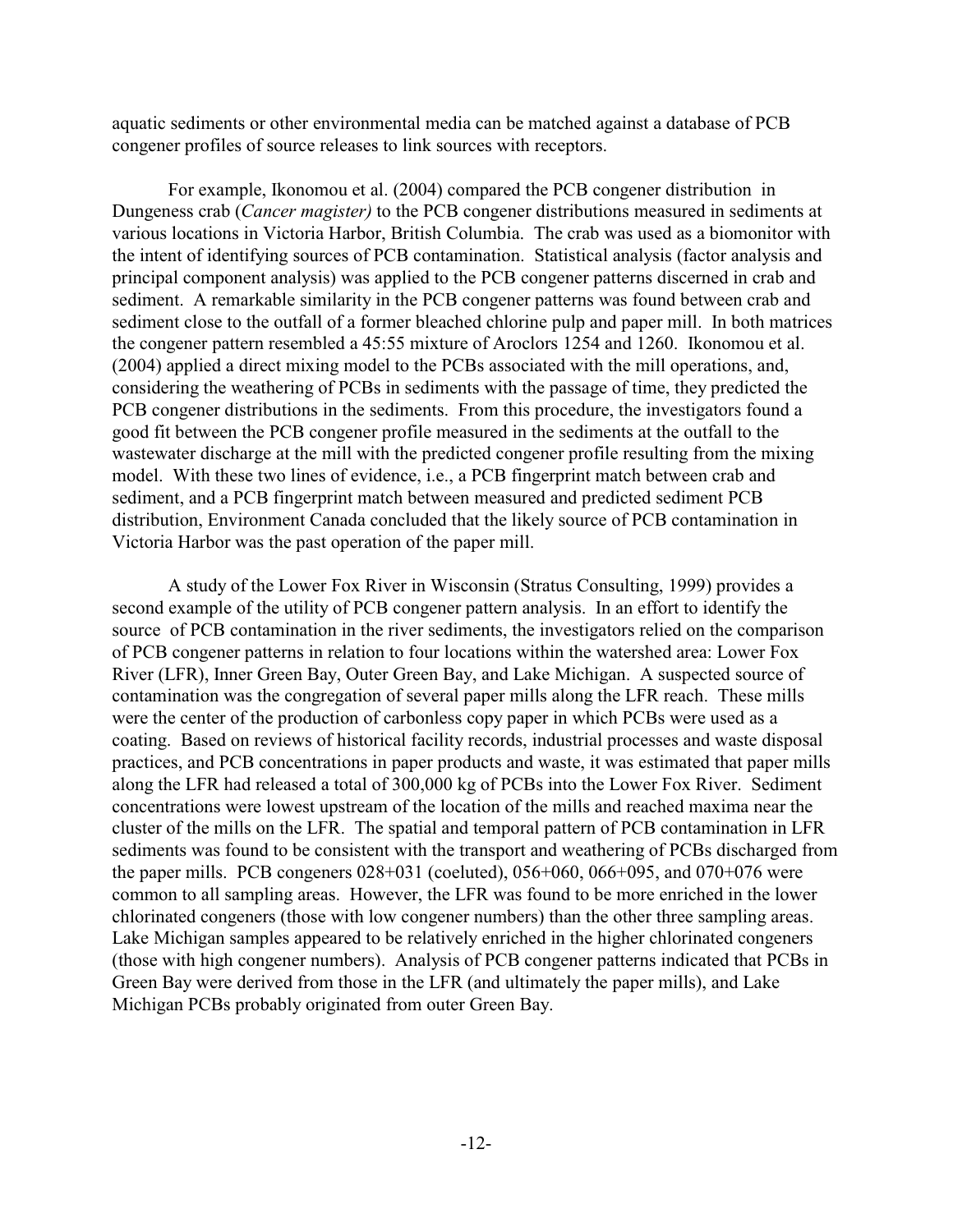### **VIII. Conclusions**

- PCB congener-specific data provide the best and most scientifically defensible basis for evaluating the ecological hazards that may be associated with PCB contamination in the environment. Information and examples presented in this memorandum give scientific support to this premise.
- The weathering of PCBs, coupled with PCB bioaccumulation in ecosystems, considerably alters the mixture of PCB congeners present in the environment. This means that, with the passage of time, the PCB congener patterns that initially comprised commercial PCB formulations are less likely to resemble the PCB congener patterns currently observed in the environment.
- Specifying the PCB congener profiles in environmental samples adds important information to the risk assessment process that otherwise would be obscured by only reporting Aroclor equivalents or total PCBs in the samples. PCBs exhibit a wide spectrum of toxicologic effects in various species, including humans (ATSDR, 2000). This has created two major groups of PCB congeners: 1) the dioxin-like (co-planar) PCBs, and (2) the non-dioxin-like PCBs. In specifying the PCB congener profiles for purposes of human health and ecological risk assessments, such groupings are useful.
- PCB congener fingerprinting techniques can lead to the identification of likely sources of PCB contamination. This involves the matching of the PCB congener patterns present in the environment to the PCB congener profiles associated with the use of specific PCB Aroclors by local point sources, and accounting for the weathering of PCBs. The application of statistical pattern recognition techniques to the data (e.g., principal component analysis) may greatly assist this effort.
- • A central question for this analysis is whether PCB congener distributions can be estimated for historical environmental measurements in which the data is reported in Aroclor equivalents or the sum of PCBs present in the sample. The work of Ikonomou et al. (2004) has demonstrated that it is theoretically possible to predict PCB congener patterns based on an assumption of the weathering of specific Aroclors that may have been used by specific sources. This can be achieved through the application of sophisticated environmental mixing models. It may be possible to run these models backwards from the current measurement of the PCB congener patterns present in the environment to a prediction of the distribution of PCB congeners that may be present in environmental matrices in cases where environmental measurements are represented only as Aroclor equivalents. However, such analysis would be highly uncertain and results would be difficult to verify. Until research has reached a point where one can readily identify clear and unambiguous PCB congener patterns in all environmental matrices, and the physical/chemical processes of weathering are more accurately defined, it is not possible to reach a firm conclusion as to the scientific validity of retrospectively reconstructing the likely PCB congener distributions in these historical environmental studies.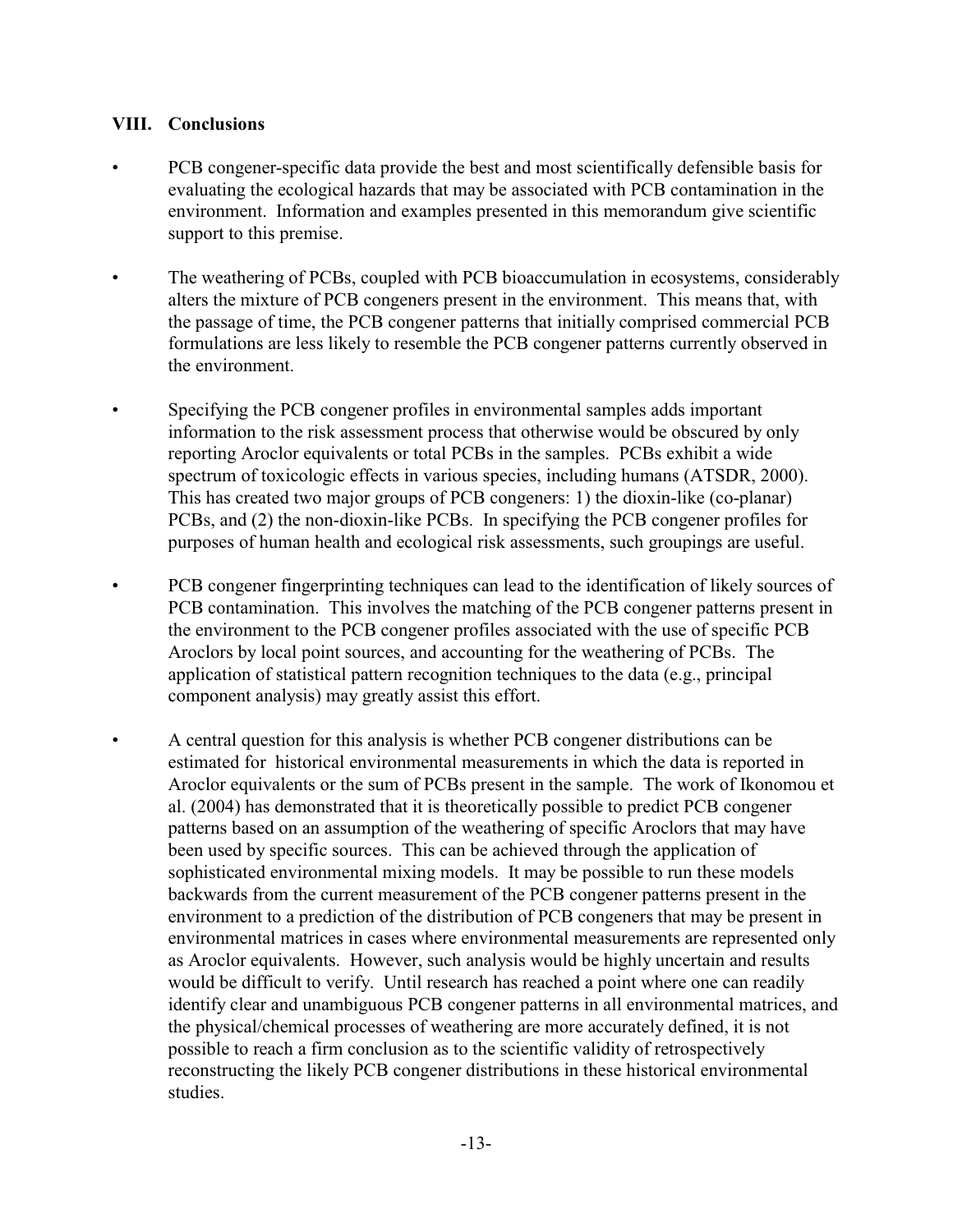- It is recommended that the results of analyses for PCB contamination in environmental matrices be expressed in terms of PCB congener-specific, total PCB, and Aroclor equivalent concentrations. This will provide useful information on the proportion of specific PCB congeners relative to the sum of all congeners that is needed in order to scientifically address the use of historical data. A second benefit of this approach is that ecological risk assessment metrics have, in many cases, been developed around exposures to total PCBs and Aroclor equivalents in the environment, and not on a single congener. The reporting of total PCBs and Aroclor equivalents in environmental studies will provide continuity in terms of the utilization of available bioaccumulation factors and ecotoxicity benchmarks in site-specific ecological risk assessments.
- Current state-of-the-art laboratory methods makes it possible to analytically identify and quantify the presence or absence of all 209 PCB congeners in environmental samples (e.g., EPA Method 1668A; U.S. EPA, 1999). The PCBs that can be determined by this Method are the 12 polychlorinated biphenyls (PCBs) designated as having dioxin-like activity and the remaining 197 PCBs. Approximately 125 of the PCB congeners are resolved adequately on an SPB-octyl gas chromatographic column to be determined as individual congeners. The remaining 70 congeners are determined as mixtures, e.g., they coelute with other congeners. The overarching question then shifts away from analytical chemistry capabilities to one of defining a subset of 209 PCB congeners that should be routinely identified as PCB congener mixtures in specific environmental media and biota. Hansen (2001; Table 5 of this document) has provided an interim list of major (commonly reported) congeners characteristic of steady state PCB residues.

## **REFERENCES**

ATSDR (Agency for Toxic Substances and Disease Registry). (2000) Toxicological Profile for Polychlorinated Biphenyls (PCBs). Agency for Toxic Substances and Disease Registry, U.S. Department of Health and Human Services, Atlanta, Georgia.

Aulerich, RJ; Bursian, SJ; Breslin, WJ; et al. (1985) Toxicological manifestations of 2,4,5,2',4',5'- 2,3,6,2',3',6'-, and 3,4,5,3',4',5'-hexachlorobiphenyl and Aroclor 1254 in mink. J Toxicol Environ Health 15:63-79.

Bazzanti, M; Chiavarini, S; Cremisini, C; et al. (1997) Distribution of PCB congeners in aquatic ecosystems: a case study. Environ Inter 23:799-813.

Bernt, KE; Hammill, MO; LeBeuf, M; et al. (1999) Levels and patterns of PCBs and OC pesticides in harbor and grey seals from the St. Lawrence Estuary, Canada. Sci Total Environ 243/244:243-262.

Boon, JP; Oostingh, I; van der Meer, J; et al. (1994) A model for the bioaccumulation of chlorobiphenyl congeners in marine mammals. European J Pharmacol 270:237-251.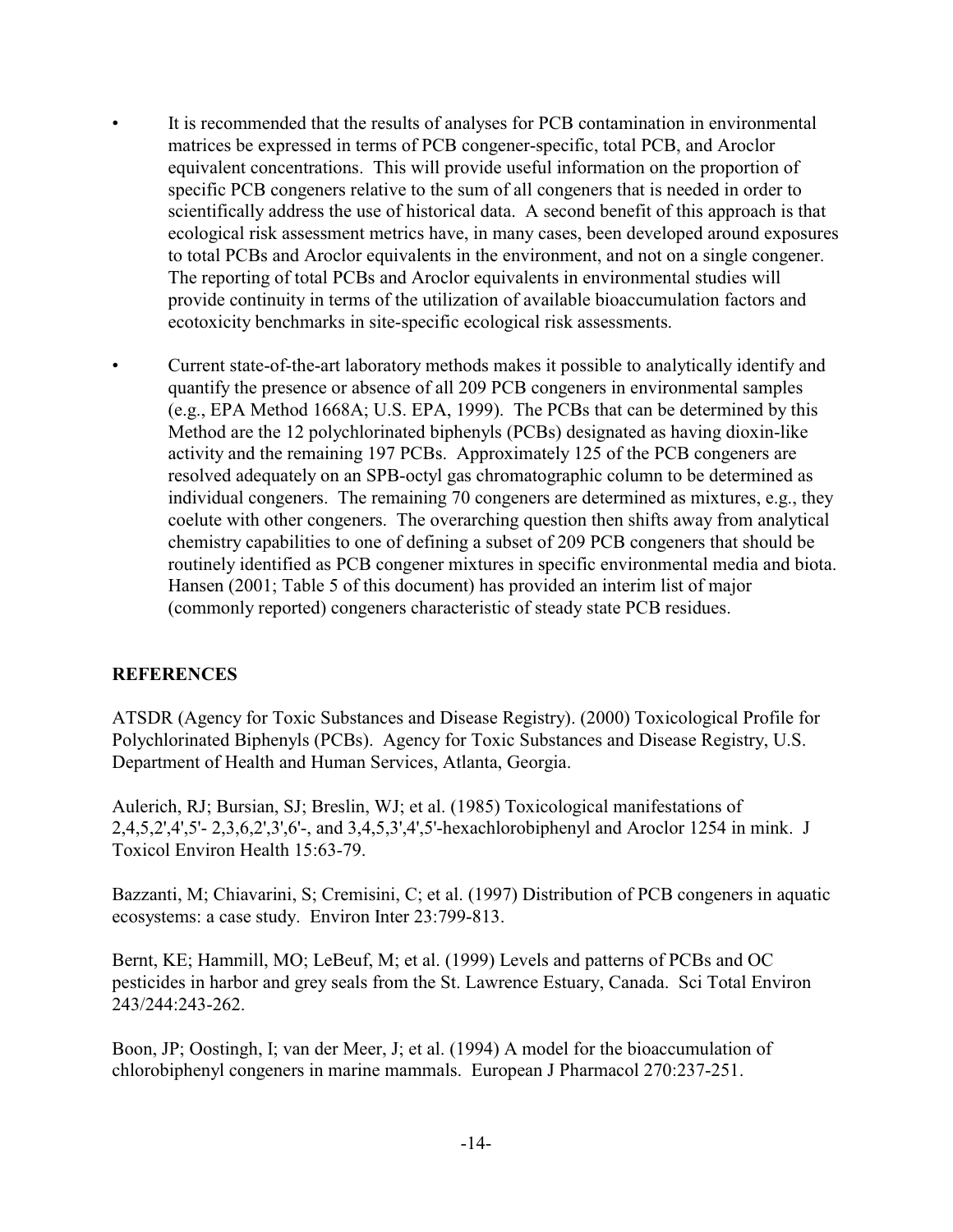Braathen, M; Derocher, AE; Wiig, O; et al. (2004) Relationships between PCBs and thyroid hormones and retinol in female and male polar bears. Environ Sci Technol 112(8):826-829.

Braune, BM; Donaldson, GM; Hobson, KA. (2001) Contaminant residues in seabird eggs from the Canadian Arctic. Part I. Temporal trends 1975-1998. Environ Pollut 114:39-54.

Brown, JF. (1994) Determination of PCB metabolic, excretion, and accumulation rates for use as indicators of biological responses and relative risk. Environ Sci Technol 28(13):2295-2305.

Bruhn, R; Kannan, N; Perick, G; et al. (1995) CB pattern in the harbor porpoise: bioaccumulation, metabolism and evidence for cytochrome P450 IIB activity. Chemosphere 31:3721-3732.

Brunstrom, B; Lund, BO; Bergman, A; et al. (2001) Reproductive toxicity in mink (*Mustela vison*) chronically exposed to environmentally relevant polychlorinated biphenyl concentrations. Environ Toxicol Chem 20:2318-2327.

Chiu, A; Chiu, N; Beaubier, NT; et al. (2000) Effects and mechanisms of PCB ecotoxicity in food chains: algae $\Rightarrow$  fish $\Rightarrow$  seal $\Rightarrow$  polar bear. Environ Carcin Ecotox Rev 18(2):127-152.

Drouillard, KG; Fernie, KJ; Smits, JE; et al. (2001) Bioaccumulation and toxicokinetics of 42 polychlorinated biphenyl congeners in American kestrels (*Falco sparverius*). Environ Toxicol Chem 20:2514-2522.

Erickson, MD. (1997) Analytical Chemistry of PCBs, 2<sup>nd</sup> ed. Boca Raton, FL: CRC Press.

Frame, GM; Cochran, JW; Boewadt, SS. (1996) Complete PCB congener distributions for 17 Aroclor mixtures determined by 3 HRGC systems optimized for comprehensive, quantitative, congener-specific analysis. J High Res Chromatogr 19:657-668

Giesy, JP; Kannan, K. (1998) Dioxin-like and non-dioxin-like toxic effects of polychlorinated biphenyls (PCBs): implications for risk assessment. Crit Rev Toxicol 28:511-569.

Giesy, JP; Verbrugge, DA; Othout, RA; et al. (1994) Contaminants in fishes from Great Lakesinfluenced sections and above dams of three Michigan rivers: II: Implications for health of mink. Arch Environ Contam Toxicol 27:213-223.

Goerke, H; Weber, K. (2001) Species-specific elimination of polychlorinated biphenyls in estuarine animals and its impact on residue patterns. Mar Environ Res 51:131-149.

Guruge, KS; Tanabe, S. (1997) Congener specific accumulation and toxic assessment of polychlorinated biphenyls in common cormorants (*Phalacrocorax carbo*) from Lake Biwa, Japan. Environ Pollut 96:425-433.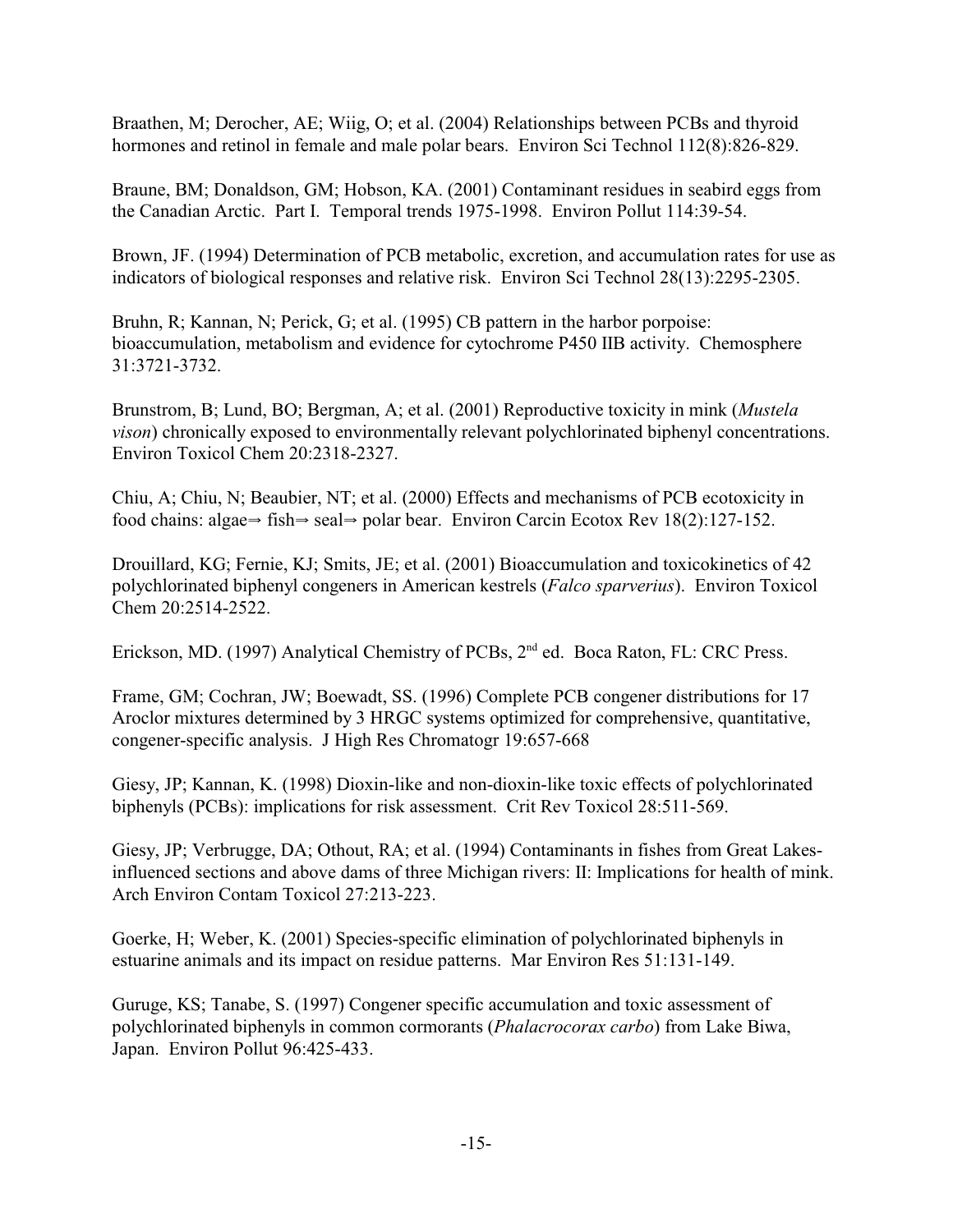Hansen, LG. (2001) Identification of steady state and episodic PCB congeners from multiple pathway exposures. In: Robertson, LW; Hansen, LG; eds. PCBs Recent Advances in Environmental Toxicology and Health Effects. Lexington, KY: University Press of Kentucky; pp. 47-56.

Heaton, SN; Bursian, SJ; Giesy, JP; et al. (1995) Dietary exposure of mink to carp from Saginaw Bay, Michigan. I. Effects on reproduction and survival, and the potential risks to wild mink populations. Arch Environ Contam Toxicol 28:334-343.

IARC (International Agency for Research on Cancer). (1978) IARC Monographs on the evaluation of the carcinogenic risk of chemicals to humans: polychlorinated biphenyls and polybrominated biphenyls. The International Agency for Research on Cancer, Lyons France. Vol 18. October.

Ikonomou, MG. (2002) PCB in Dungeness crab reflect distinct source fingerprints among harbor/industrial sites in British Columbia. Environ Sci Tech 36(12):2545-2551.

Jackson, LJ; Carpenter, SR; Manchester-Neesvig, J; et al. (1998) Current concentrations of PCBs in Lake Michigan invertebrates, a prediction test, and corroboration of hindcast concentrations. J Great Lakes Res 24:808-821.

Jackson, LJ; Carpenter, SR; Manchester-Neesvig, J; et al. (2001) PCB congeners in Lake Michigan coho *(Oncorhynchus kisutch)* and chinook *(Oncorhynchus tshawytscha)* salmon. Environ Sci Technol 35:856-862.

Kodavanti, PRS; Ward, TR; Derr-Yellin, EC; et al. (1998) Congener-specific distribution of polychlorinated biphenyls in brain regions, blood, liver and fat of adult rats following repeated exposure to Aroclor 1254. Toxicol Appl Pharmacol 153:199-210.

Kodavanti, PRS; Kannan, N; Yamashita, M; et al. (2001) Differential effects of two lots of Aroclor 1254: congener-specific analysis and neurochemical end points. Environ Health Perspect 109:1153-1161.

Leonards, PEG; De Vries, TH; Minnaard, W; et al. (1995) Assessment of experimental data on PCB-induced reproduction inhibition in mink, based on an isomer- and congener-specific approach using 2,3,7,8-tetrachlorodibenzo-p-dioxin toxic equivalency. Environ Toxicol Chem 14:639-652.

Leonards, PEG; Broekhuizen, S; de Voogt, P; et al. (1998) Studies of bioaccumulation and biotransformation of PCBs in mustelids based on concentration and congener patterns in predators and prey. Arch Environ Contam Toxicol 35:654-665.

Letcher, RJ; Klasson-Wehler, E; Bergman, A. (2000) Methyl sulfone and hydroxylated metabolite of polychlorinated biphenyls. In: Paasivirta, J, ed. The Handbook of Environmental Chemistry, Vol. 3, Part K, Chapter 11. Berlin, Heidelberg: Springer-Verlag; pp. 315-359.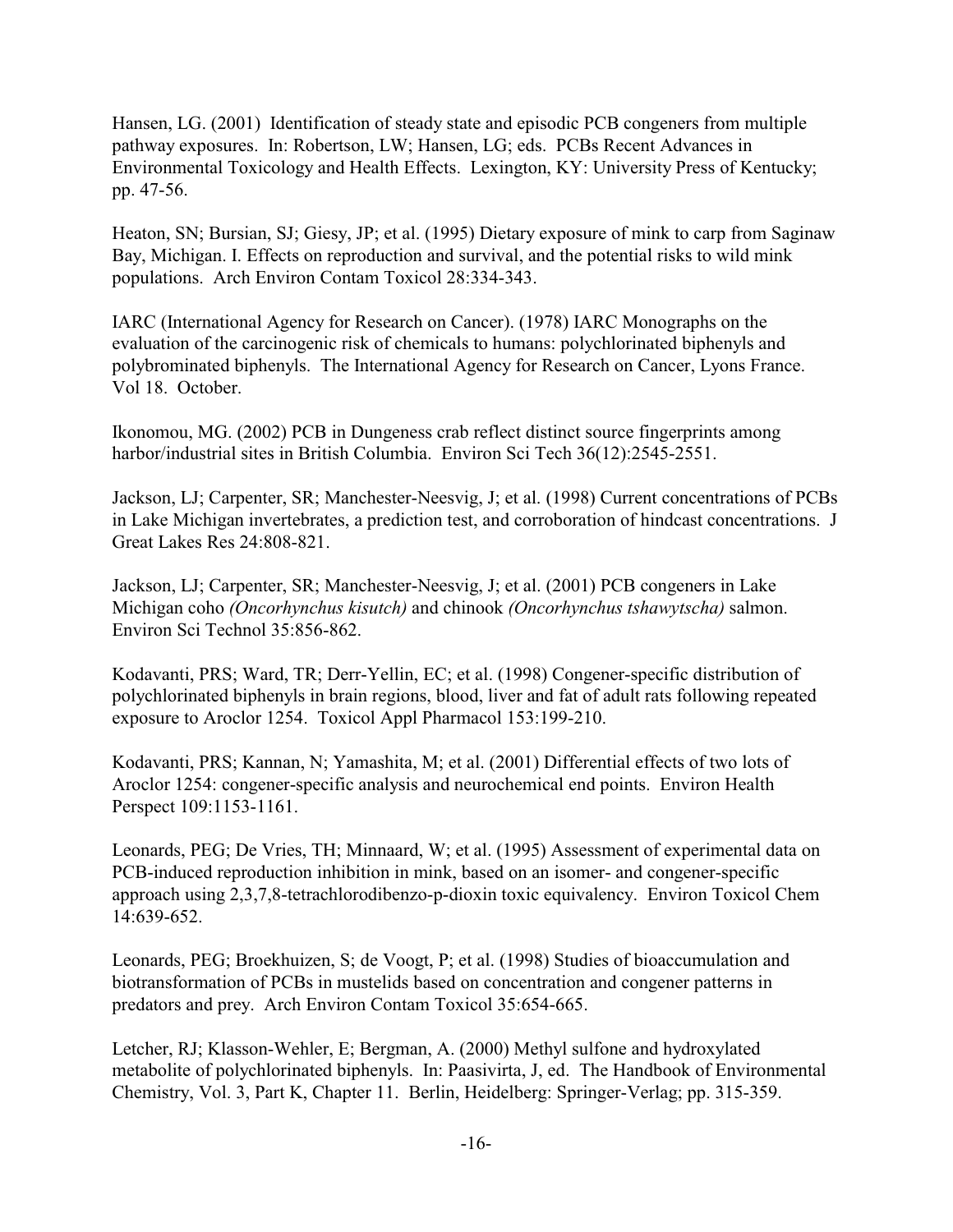McFarland, VA; Clarke, JU. (1989) Environmental occurrence, abundance and potential toxicity of polychlorinated biphenyl congeners: considerations for a congener-specific analysis. Environ Health Perspect 81:225-239.

Metcalfe, TL; Metcalfe, CD. (1997) The trophodynamics of PCBs, including mono- and nonortho congeners, in the food web of North-Central Lake Ontario. Sci Total Environ 201:245- 272.

Nakata, H; Tanabe, S; Tatsukawa, R; et al. (1997) Bioaccumulation profiles of polychlorinated biphenyls including coplanar congeners and possible toxicological implications in Baikal seal. Environ Pollut 95:57-65.

NRC (National Research Council). (2000) A risk-management strategy for PCB-contaminated sediments. National Research Council, National Academy of Sciences, Washington, DC. Washington, DC: National Academy Press.

Porte, C; Albaiges, J. (1994) Bioaccumulation patterns of hydrocarbons and polychlorinated biphenyls in bivalves, crustaceans and fishes. Arch Environ Contam Toxicol 26:272-281.

Restum, JC; Bursin, SJ; Giesy, JP; et al. (1998) Multigenerational study of the effects of consumption of PCB-contaminated carp from Saginaw Bay, Lake Huron, on mink. 1. Effects on mink reproduction, kit growth and survival and selected biological parameters. J Toxicol Environ Health 54:343-375.

Safe, SH. (1993) Toxicology, structure-function relationship, and human and environmental impacts of polychlorinated biphenyls: progress and problems. Environ Health Perspect 100:259- 268.

Safe, SH. (1994) Polychlorinated biphenyls (PCBs): environmental impact, biochemical and toxic responses, and implications for risk assessment. Crit Rev Toxicol 24:87-149.

Safe, SH. (1998) Development validation and problems with the toxic equivalency factor approach for risk assessment of dioxins and related compounds. J Animal Sci 76:134-141.

Stratus Consulting, Inc. (1999) PCB pathway determination for the Lower Fox River/Green Bay natural resource damage assessment. Prepared for the U.S. Fish and Wildlife Service, the U.S. Department of the Interior and the U.S. Department of Justice. Final Report, August 31, 1999.

Swackhamer, DL; Skoglund, RS. (1991) The role of phytoplankton in the partitioning of hydrophobic organic contaminants in water. In: Baker, RA, ed. Organic Substances and Sediments in Water. Boca Raton, FL: Lewis Publishing Co.; pp. 91-109.

Thomann, RV. (1989) Bioaccumulation model of organic chemical distribution in aquatic food chains. Environ Sci Technol 23:699-707.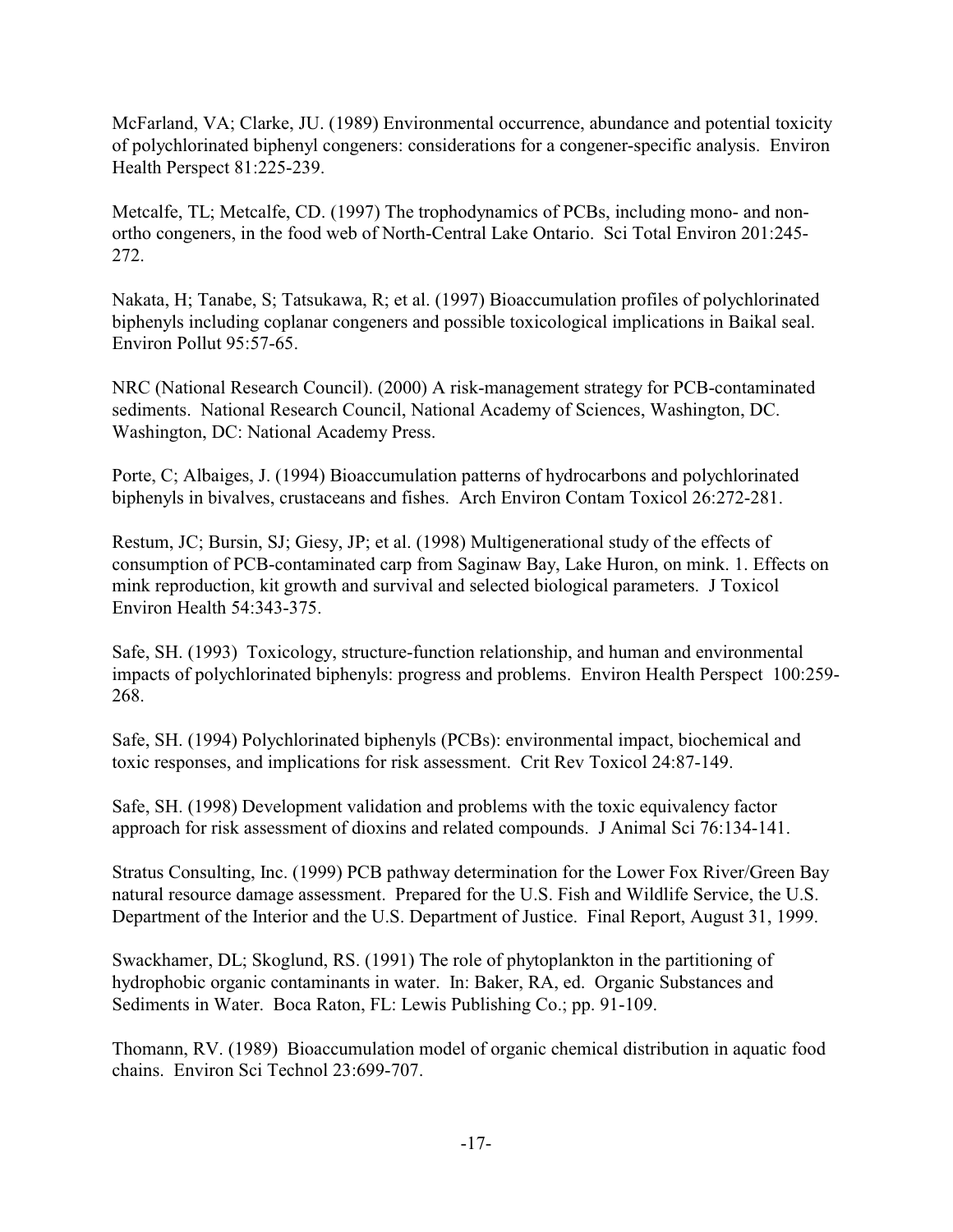Tillitt, DE; Gale, RW; Meadows, JC; et al. (1996) Dietary exposure of mink to carp from Saginaw Bay. 3. Characterization of dietary exposure to planar halogenated hydrocarbons, dioxin equivalents and biomagnification. Environ Sci Technol 30:283-291.

Trowbridge, AG; Swackhamer, DL. (2002) Preferential biomagnification of aryl hydrocarbon hydroxylase-inducing polychlorinated biphenyl congeners in the Lake Michigan, USA, lower food web. Environ Toxicol Chem 21:334-341.

Traas, TP; Luttik, R; Klepper, O; et al. (2001) Congener-specific model for polychlorinated biphenyl effects on otter *(Lutra lutra)* and associated sediment quality criteria. Environ Toxicol Chem 20:205-212.

U.S. EPA (U.S. Environmental Protection Agency). (1976) PCBs in the United States: industrial use and environmental distribution. EPA-560/6-76-005. U.S. Environmental Protection Agency, Office of Toxic Substances, Washington, DC.

U.S. EPA (U.S. Environmental Protection Agency). (1999) EPA Method 1668, Revision A: Chlorinated Biphenyl congeners in water, soil, sediment, and tissue by HRGC/HRMS. EPA/821/R-00/002. U.S. Environmental Protection Agency, Office of Water, Washington, DC.

Wagman N; Standberb, B; Tysklind, M. (2001) Dietary uptake and elimination of selected polychlorinated biphenyl congeners and hexachlorobenzene in earthworks. Environ Toxicol Chem 20:1778-1784.

Walker, MK; Peterson, RE. (1991) Potencies of polychlorinated dibenzo-*p*-dioxin, dibenzofuran, and biphenyl congeners, relative to 2,3,7,8-tetrachlorodibenzo-*p*-dioxin for producing early life stage mortality in rainbow trout (*Oncorhynchus mykiss*). Aquatic Toxicol 21:219-238.

Walker, MK; Cook, PM; Butterworth, BC; et al. (1996) Potency of a complex mixture of polychlorinated dibenzo-*p*-dioxin, dibenzofuran, and biphenyl congeners compared to 2,3,7,8 tetrachlorodibenzo-*p*-dioxin in causing fish early life stage mortality. Fundam Appl Toxicol 30:178-186.

Willman, EJ; Manchester-Neesvig, JB; Armstrong, DE. (1997) Influence of ortho-substitution on patterns of PCB accumulation in sediment, plankton, and fish in a freshwater estuary. Environ Sci Technol 31:3712-3718.

Van den Berg, M; Birnbaum, L; Bosveld, AT; et al. (1998) Toxic equivalency factors (TEFs) for PCBs, PCDDs, for humans and wildlife. Environ Health Persp 106:775-792.

Zabel, EW; Cook, PM; Peterson, RE. (1995) Toxic equivalency factors of polychlorinated dibenzo-*p*-dioxins, dibenzofuran and biphenyl congeners based on early life stage mortality in rainbow trout (*Oncorhynchus mykiss*). Aquatic Toxicol 31:315-328.